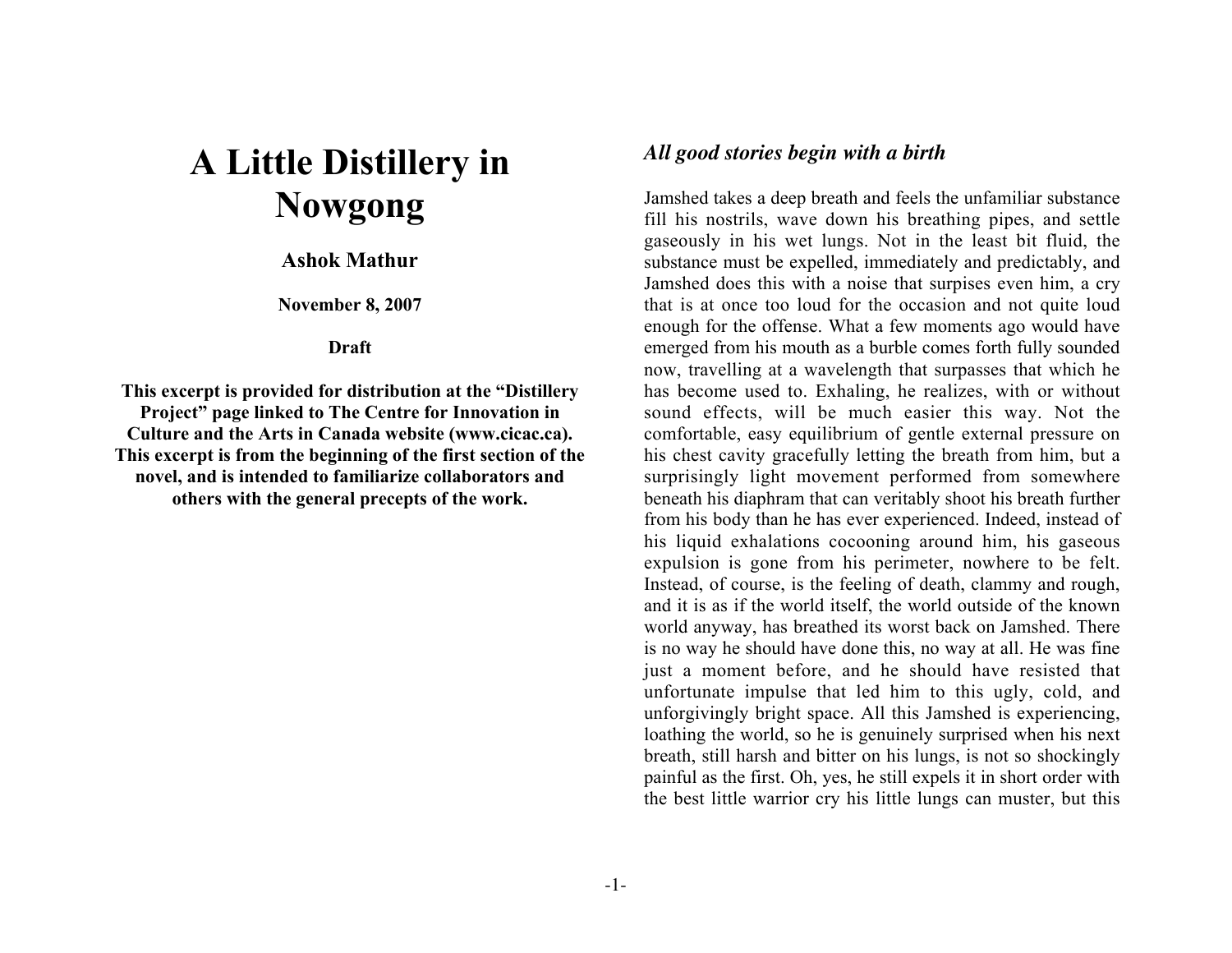time he finds he can modulate the tone and timbre of his noises by shaping his mouth this way and that, and it is not a displeasing experience. From a world of full containment to a world of such choices, opportunity! Okay, so it comes with a load of discomfort, but what the hell. By the time little Jamshed inhales his third breath of air, he has almost forgotten what it was like to breathe fluid, and he has convinced himself that it was not inevitable that he arrived at this place (for he could have resisted, fought back, put down roots, decided to stay put), but an act of will. This will go down in history as Jamshed's first conscious act. To be born instead of being not born.

*He has a set of lungs that show his health*, says the midwife, an elderly Parsi lady with flaring nostrils. *A crying baby is a healthy baby*, she says to the parents, neither of whom are listening to her.

He will be a true leader, thinks his father, a source of purity and truth, a man among men who will lead his people from the darkness to the light. Look at his eyes, so clear, even as he wrinkles up his entire face to bellow and complain! Those eyes will see past any horizon, and the people will see his eyes and it will be like looking onto asha, the very purity of his people. This boy, this man, this son of mine will be a dastoori like me, no question about it, and the people will say the Khargat family are the spiritual centre of Surat.

He is finally out of me, thinks his mother, and about time. Nine months, two weeks, and three days, and this her first which everyone said would be coming quickly, yes, that's what they said when she came to her own mother, tearily, *I am with child and so early on in my marriage, why couldn't this wait?*

*Don't worry, Soona*, her mother had said, *you are four months along and already you are showing like six (and besides, what's all this about early-in-married life, it's been five years hasn't it, or is it six?) Unless you're carrying twins, this one will be a bigheaded one who will pop out in eight months, mark my words, only another four months, that's sixteen weeks, and out he comes.* Soona had not appeared on her mother's doorstep to complain; rather, she had come along with her husband for her *panchmasyu* ceremony, to commemorate the end of her fourth month of pregnancy. She dutifully accepted the attention paid to her, the ritualistic placing of vermillion paste on her forehead, the sprinkling of rose water and coconut, and Soona was actually feeling quite fine until she and her mother were sitting on the verandah together and Soona broke into tears. At first, her mother's dismissive comments actually gave Soona some comfort. At first. But at eight months to the day, she had gone to her mother and said, *what of this then, eight months you said, and here it is and the baby has not dropped as you said, there is no water breaking on the ground*.

*Give it time,* her mother had said, *it will be a week more, maybe two, but make no doubt, this baby will be born before the month is out and we are already mid-month are we not? You will see – and we have not yet performed the* agharni*, that should have happened last month, or we can do that in the ninth month, but mark my words, you will not have a ninth month.* Then again, at eight moths and three weeks she returned to her mother and said nothing, just pointed at her belly and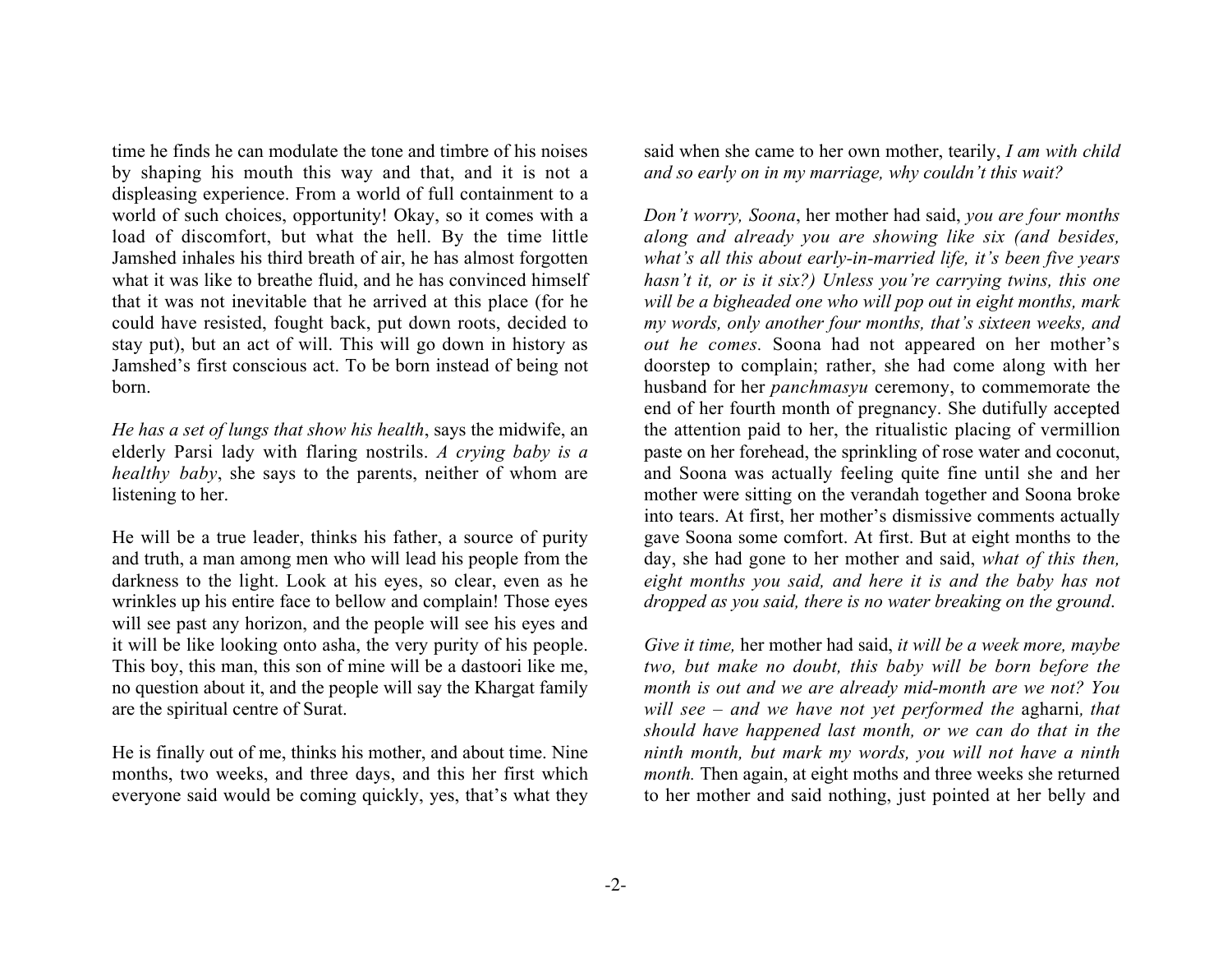then turned the same gesturing hand palm upward, a question mark in any language. *Well*, her mother had said, *a baby's natural path is almost nine months, you shouldn't complain, at nine months it will be big and healthy, just think of a the scrawny boy you would have birthed three weeks ago, you should be happy to keep him inside, even it means you need assistance to go from sitting to standing*. *And besides, we can do the agharni now, and we will all be pleased.* And then last week she had returned to her mother a final time*. The baby will not leave me. You must do something. You must give me something*.

*Like what*, her mother asked, *do I look like a woman who gives medical advice? I studied maths at school and I keep your father's accounts, but look here, as soon as he gets the slightest belly ache, off I send him to the doctor. Do I try to treat him at home? Am I a nurse that I should do this? Go home, put your feet up, breathe deeply.* Soona had looked at her mother and said simply, *the baby will not be born and by this time you said I'd be happily nursing away. I think I should not believe you in matters involving my family.* But the next week, finally, with a little funny sensation she thought was a result of the pickle she had eaten before bedtime, Soona awoke at three-twenty-three a.m., took a breath, and said to her husband, *yes, now it is ready*. In short order, the midwife had arrived and busied herself with midwifery type things, and the labour was easy at first, but that was because, she was to find out later, the labour had not begun in earnest. Not in the first two hours, not the first six. Only when the morning light was well upon them did the pains start, and did they last, all through the morning, the midday, well into the evening as the light faded. And into the

night. It was fully two in the morning when the midwife told her that the baby would be born soon, although she was lying to keep her from asking when the baby would be born. It was not until three-twenty-nine (a full day and six minutes past the first warning signs) that Jamshed's crown appeared. All too late and about time.

And so Jamshed was born in the town of Surat on the west coast of India. Nine months, two weeks, and three days earlier a mid-40s Dastoor looked fondly at his wife of five years. Although very much in love, they did not make love all that often, not for any particular reason, just that it didn't occur to them to do so, neither of them being especially needy in that area of human interaction. But at that moment, the Dastoor looked at his wife and reached out to touch her cheek. She looked back at him with love, although with some alarm since it was early afternoon in the middle of the summer and surely too hot to do anything but laze about in the shade until the late afternoon when it cooled every so slightly and one could return to the work at hand – which was, of course, precisely the reason her husband was at home, waiting for the reduced heat of the evening when he could return to his duties. So it surprised even him that he reached out and stroked his wife's cheek. And, as such things go, one thing led to another, and at the end of it all they lay side by side, perspiring far more profusely than might seem warranted under the circumstances. Jamshed's mother-to-be lay on her side, her feet propped up on a pillow to keep her feet cool (who knows if that up-propping was enough to convince an overheated spermatozoa that it might as well continue on its journey since it was after all downhill, and without which effort an egg might not have been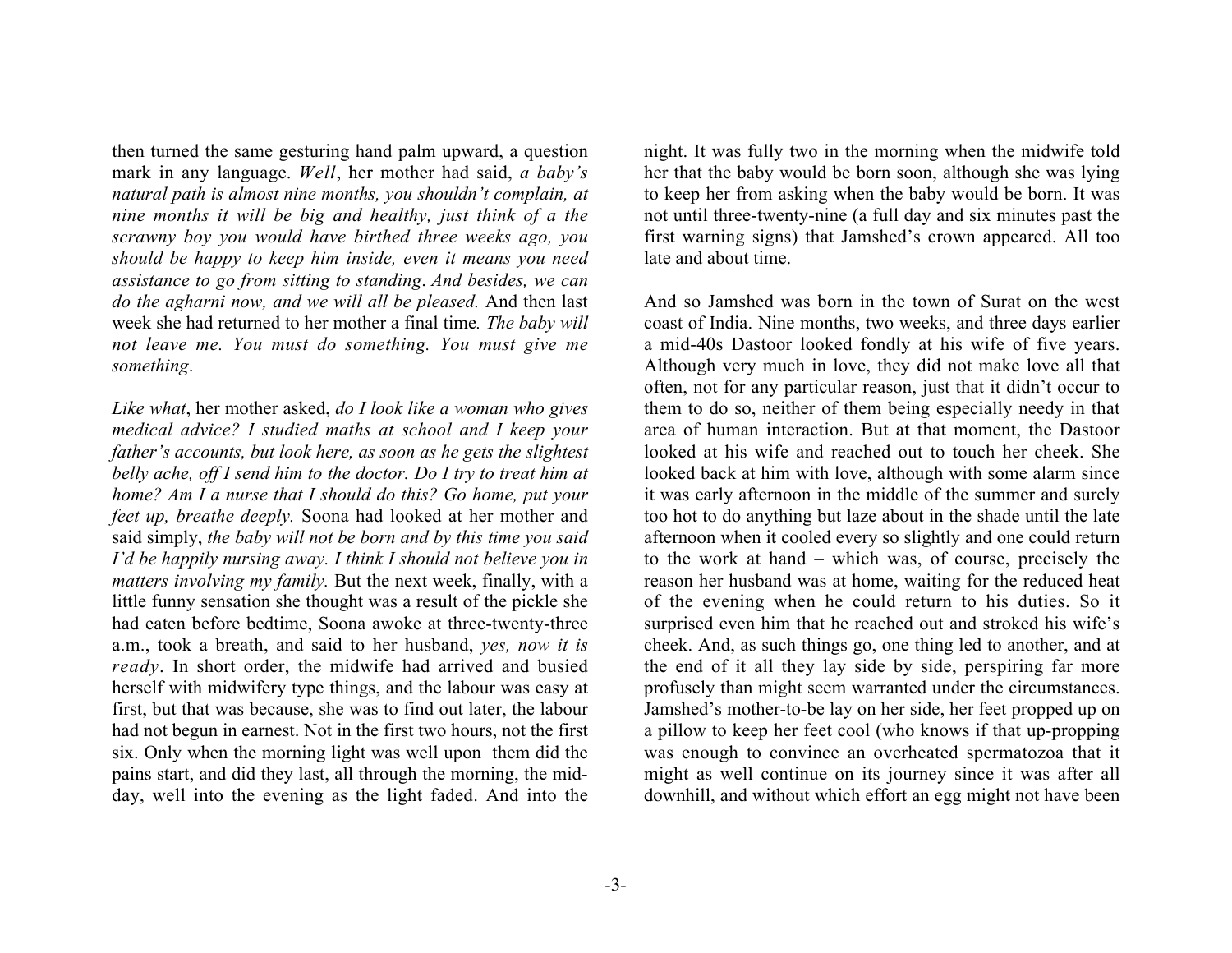rudely awakened and little Jamshed, eventually, never born) and she thought of how this had been pleasant but would have been more so if this had happened when the sun wasn't so hot in the sky. But they had been married for five years without so much as a thought of pregnancy, so there was no need to entertain such thoughts right now, was there, at least that's what Soona thought at the time and continued to think for two months and then beyond that even though by then it had become obvious that either she was pregnant or something was seriously wrong, but even then. And then nine months, two weeks, and three days later Jamshed was born, and another nine months, two weeks, and three days later, after Jamshed's birth, there was much celebrating in Surat as the townsfolk bid goodbye to 1899 and welcomed in the turn of the century, the turn into the twentieth century. And all this was to make a profound difference to the Khargat family.

After Jamshed was born, he and Soona were immediately sequestered in a tiny room toward the back of the house, a room normally reserved for having tea in the middle of a summer day's heat. In one corner a divo was lit, and it was there that mother and child remained for six days, happily since it was the coolest room in the house and finally Soona was allowed some privacy. On the sixth evening, of course, her mother arrived to perform the chatthi, purifying both Soona and the room and bringing with her a set of new clothes that her grandson would wear to his first trip to the agiary.

And after Soona's mother had left, Jamshed's father proudly strutted into the room, produced a piece of fine writing paper, a quill he had borrowed from his friend Rustom (a customs official and thus a fine writer), and a pot of red ink. *When Vehmai arrives*, pronounced Beramshah, *he will find before him such a beautiful boy that he will write only the finest destiny for the child.* Then, declaring himself a man after all, and man enough to produce a male heir, *I have decided on his name*, said Beramshah Khargat.

*Whose name?* asked Soona, looking fondly at her newborn.

*Whose name? Whose name? Why, his name, the little fellow here, my son. I have decided on his name.*

Soona looked up disinterestedly, smiled monalisaly, and said, *But he already has a name*.

Beramshah sputtered. *But I have not yet named him!*

Soona smiled in response. *Fine, then let us name him. We can decide on this together, can we not?*

*But I have a name.*

*Indeed you do, and it is a fine name for a leader such as you, but our son should have a name that distinguishes himself.*

*That's not what I mean. I mean I have decided on a name for my boy.*

*Is it Ferozsha?*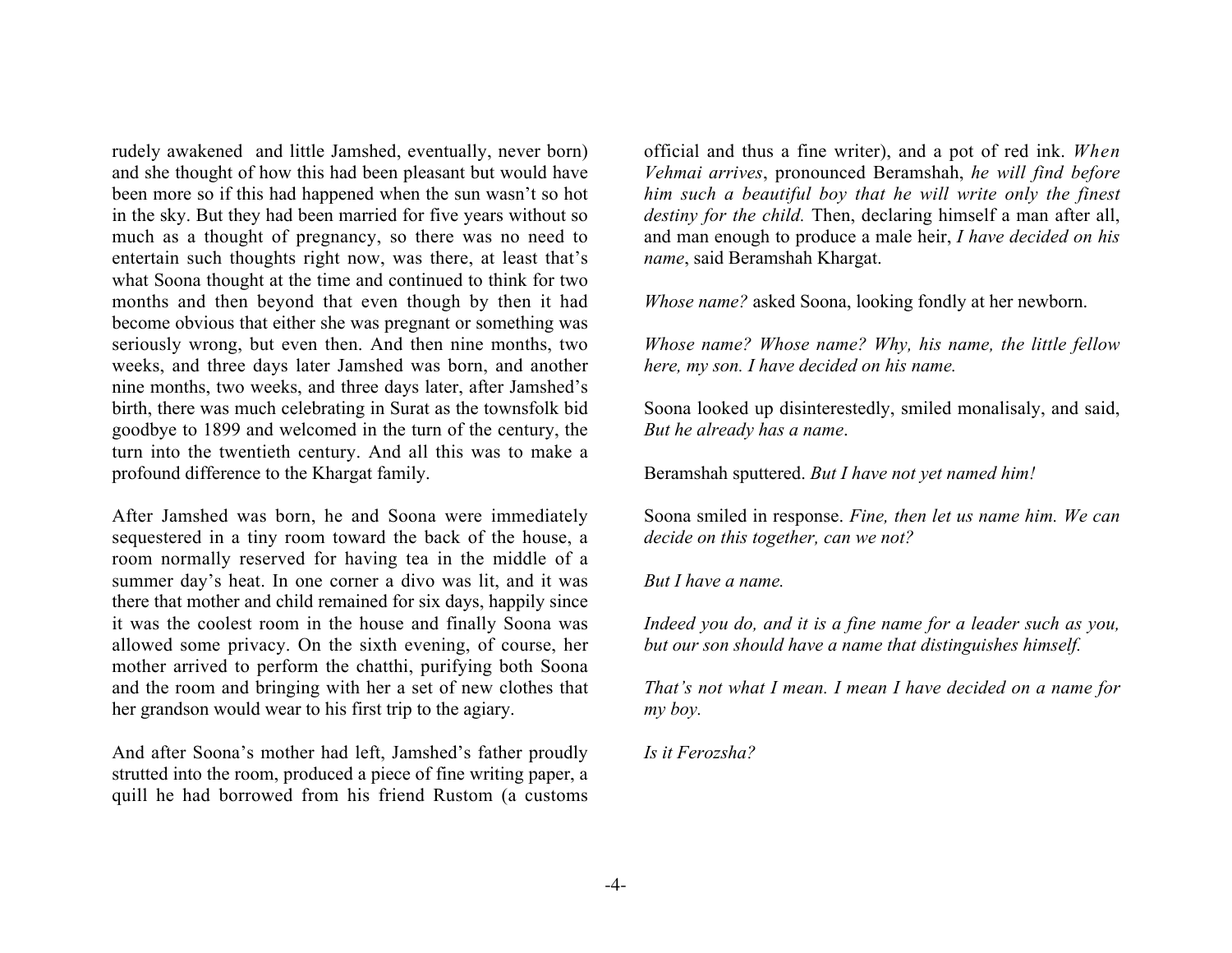*Ferozsha? Ferozsha! Certainly not. That is a girl's name, and my son is – he is my son and deserves a man's name.*

*Fine, fine, that he shall have then. A strong man's name. Aha. Sir John Malcolm, do you remember him? Governor of Bombay, a fine man and strong supporter to us Parsis. We shall call him Malcolm.*

*Malcolm? Malcolm! No, never, he should have a good Parsi name, a name that will recall his family's history, his legacy. This boy will grow to be an outstanding man, my dear, and he will follow in his father's footsteps. He will be a great Dastoor, mark my words, and his name should befit someone of this stature.*

*Sounds a bit conceited, does it not? Yes, he will be a fine young man, whatever path he chooses, but let's not give your heir airs before his time. Let us be careful in choosing a name.*

*But we are not choosing. I have chosen, is that not clear?*

*Abundantly. But life is a compromise. You say potayto, I say potahto, that sort of thing. So I will agree to compromise as well. You had a name picked out did you say?*

*I have a name picked out, indeed.*

*And I have a name picked out too. Oh dear. With all the names around, it's unlikely that it's the same name, I suppose.*

*That doesn't matter! He has a name. I am his father and I have decreed.*

*Oh decrees and degrees, I'm tired of all that. What did we just say about compromise?*

*Compromise?*

*Indeed. Let us do our son justice. You throw out your name and I shall discard mine.*

*Discard a perfectly good name, one that my son was born into?*

*Yes, that's a sacrifice I, as only a mother can, will make.*

*You will make?*

*Yes, I discard my name for my son, you throw out your name for my son.*

*My son.*

*Indeed.*

*And?*

*And we shall choose an entirely new name for him.*

*Which is?*

*Jamshed.*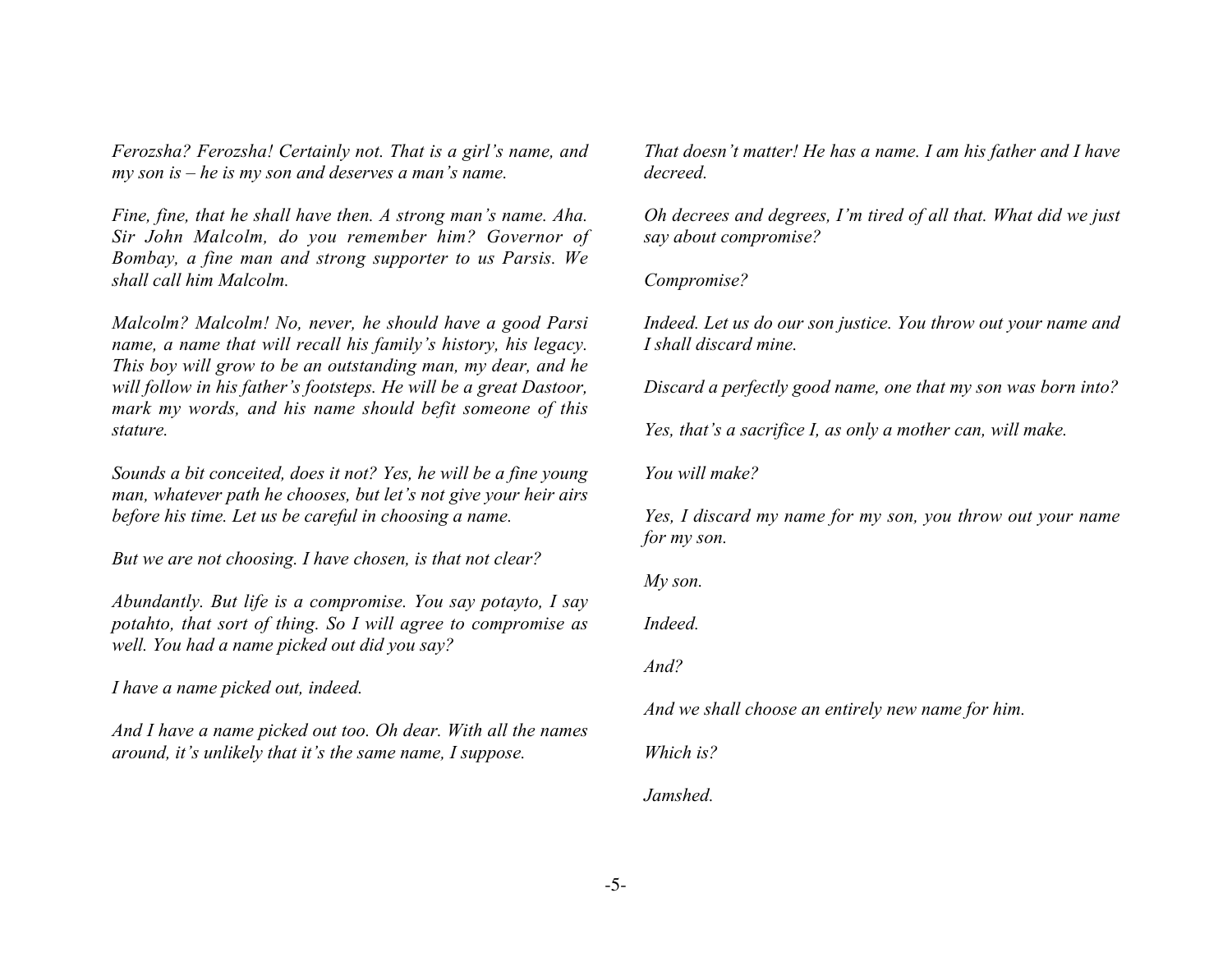### *Jamshed?*

*Yes, wonderful. See what good a compromise does a body?*

*But – but what was the name you had originally chosen?*

*Shush! Don't you see how bad luck it is to utter a name that was once chosen and is now no longer?*

### *But –*

*But nothing. From this day forth, neither of us will utter our previously chosen names for little Jamshed ever again. Indeed, we must put those names out of mind entirely, for they can only come back to hurt him.*

### *Hurt him?*

*Yes, you wouldn't want to do anything to harm a little hair on little Jamshed's head would you now?*

*No, no of course not.*

*Then it is settled.*

*But, Jamshed. Wasn't Jamshed your father's name?*

*Ah yes, happy coincidence. Who would have guessed. You see, compromises can bring good things to bear.*

### *I suppose so.*

### *Yes, indeed.*

Babies gurgle, sputter, and stare, not necessarily in that order, but necessarily. And little Jamshed was no exception. Gurgling when delighted or gaseous or distraught. Sputtering when ecstatic or despairing or constipated. And staring when a person or object was particularly inspiring. And oh how babies can stare. Some say it's no more than the unfocussed gaze of a new body trying to find stability. Others say light and colour catch the baby's attention. And still others insist it's an act of recognition, of familiarity, or perhaps of downright determined communication. Whatever the case, little Jamshed stared. He stared at mama, he stared at papa, he stared at the various visitors and comers and goers during the first few weeks of his life. He stared at red objects, blue ones, green ones, any solid colour object and a few that were striped or speckled as well. He would outstare a cat if they had one. And, as his caretakers noticed, he had a different stare for each occasion.

*Look, he's looking at his mummy.*

*Look, he's looking at the window.*

*Look, he's looking at – what is he looking at there? Right beside him, see, he's looking at, at something.*

Indeed, baby Jamshed, just two weeks old, developed a certain stare that was distinctive in that he appeared to focus, always to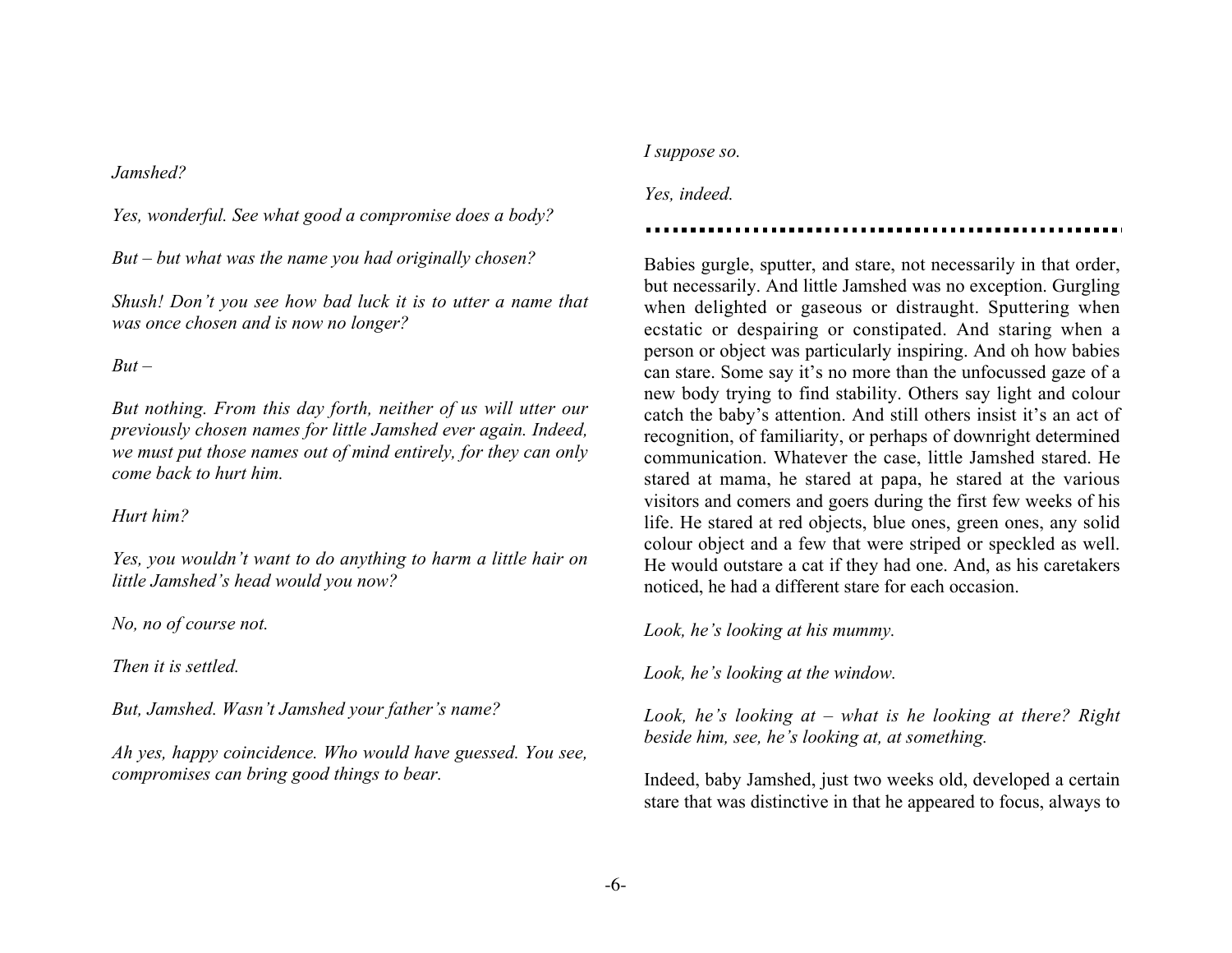his right, and always to a distance of three feet, three inches, on some invisible entity. This was not, clearly, an unfocussed gaze, for it would come upon him with what appeared to be great urgency, the sort of glance over that a baby makes when attentive to a sound, a loud sound, or a call of his name. Oh, certainly, some will say that a child this young can barely respond to a mother's voice, let alone an absent calling of his name, but this is where young baby Jamshed differed. Oh, his little head would seem to say, gesturing about wildly, then fixing to the right and out to thirty-nine inches away. And there he would be transfixed, sometimes for several seconds, sometimes for minutes on end, the longest recorded time (for his mother had little else to do of interest, during those first few weeks, than watch the clock and her baby) of two-and-a-half minutes exactly. Followed by which Jamshed would, inevitably, either gurgle or sputter, and immediately thereafter break off his gaze.

*Whatever is he looking at?* asked his great-aunt who everyone knew as Tata even though her family name was also Khargat, though there had been rumours that, in her youth, this greataunt had travelled to Bombay and taken up with a young gentleman, but that was all talk. *He is talking to somebody, that much is sure,* she said one day.

*That is nonsense,* said Jamshed's father. *If there was someone there, do you not think we would all see him?* Jamshed's father was a respected man in the community, but he did lack imagination.

*Good nephew,* said Tata, *it is a very good thing you became a dastoor and not a politician, because while you are very good at guiding people on principle, you have no fantasy life, do you?*

*And why would a politician need a fantasy life?* asked Jamshed's father earnestly.

*Ah,* replied Tata, *because politicans must imagine what life would be like after they are elected, and then again after they are elected out. They must think of all the options and then choose the one most pleasing, even if it is one that is not evident.*

### *Nor visible?*

### *Nor visible.*

And so it continued, little Jamshed growing into his first year with a propensity for staring off to his right, listening to imagined conversations and, on occasion, smiling in response. It became so that adults would cease talking to Jamshed once the baby's attention was fixed on the invisible source, a cessation that was the result of a realization that, when Jamshed stared right, no amount of coaxing or coddling could bring him back until he was good and ready. It became such an ordinary thing in the city of Surat, that Parsis started using the expression *going right* to mean that someone was lost to the world, had stopped paying attention to a given conversation, or was in a state of preoccupation. *Oh, I was talking to Papaji yesterday and in the middle of it there he was going right, can*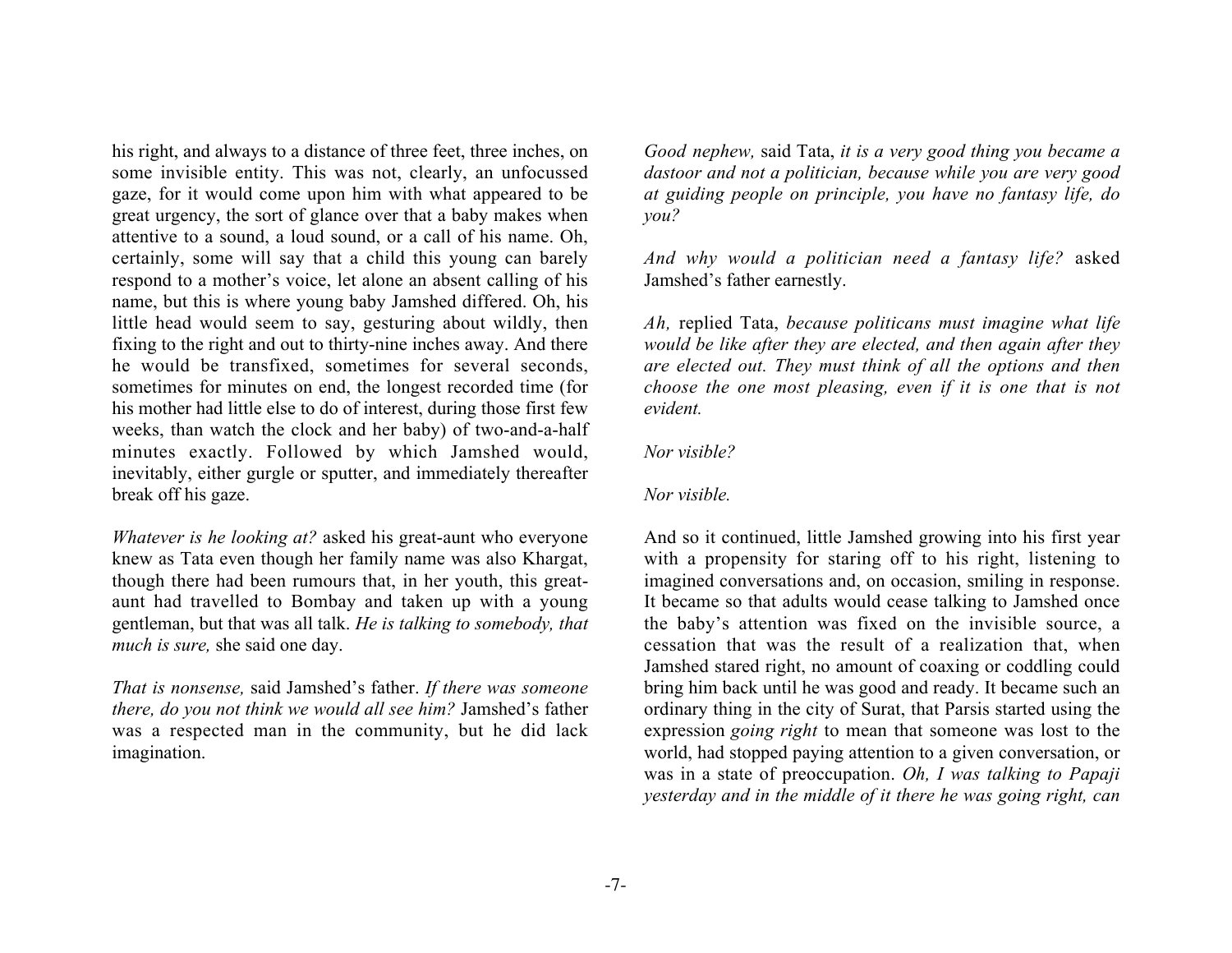*you imagine, it's so hard to talk to him sometimes.* Or, *that girl there, she is a nice one to look at but you can tell she has tendency for going right, however will her family marry off one like that.* Or, *arra, I cannot concentrate now, something is terribly wrong, as if I have gone right for no good reason whatsoever.*

And so it was that a pre-school Parsi boy's peculiar habit entered not just into the consciousness, but the vernacular, the very vocabulary of an entire community. And there would be little to be made of that, perhaps, had not such a combination of language and action created such a furor in just a few years hence.

# *Going Right*

By the time Jamshed was four and ready to head off to primary school, he was already so well known in the community for being the little boy who goes right. If it had been just a baby thing, the sort of inexplicable baby action that babies did for no good reason, that would have been one thing. And if it had been something that toddler Jamshed did until he was terribly two or tantalizingly three, that would have been all right too. But while this going right thing was far less embarassing (in some ways) then wetting the bed or nervous vomiting, it was distinctive and distracting and, whatever else it did, it gave Jamshed a name for himself. And it did not stop when he was one or two or three, carried forth this going right did until

Jamshed started school (and then far beyond, but that is yet to come), and so spectacular an action was this that it was at once a thrill and a threat to have young Jamshed as your student, particularly if you were one Percy Khargat (no relation) and this was only your second year of teaching. Percy was an unassuming young man, stick-like in build and sparrow-like in character, possessing that annoying habit that such people have of pushing up on the bridge of his spectactles at least once every minute and thrice that amount when the young primary teacher was nervous, which was more often than not, thereby making the glasses-up-pushing rather more regular than once per minute for most of his waking life. Now, unlike the normal movement of Parsis of the day, not exactly exoding Surat for Bombay, but certainly leaving in more than just dribbles for Bombay, Percy was born and raised in Bombay but chose to return to Surat (that is, the city where his parents, grandparents, and great-grandparents had lived) to teach. And while most young men in the Parsi community who became teachers decided to teach at the upper levels, Percy told himself early on that the most important education a Parsi child would ever have would be that first year in school. Everything a child took with him through his life, Percy would tell his friends over tea, could be traced back to that first year, and not just the first year, but that first month, perhaps even the first day of school. What influence a young teacher could have over these barely sentient minds. Think of it. After five years of teaching, with four classes per day, and twenty-five students in each class, that was five hundred new faces, five hundred new minds, and each and every one of them owing their entire future to what primary teacher Percy did in that first year, that first month, that first day. And so it was that Jamshed Khargat (again, no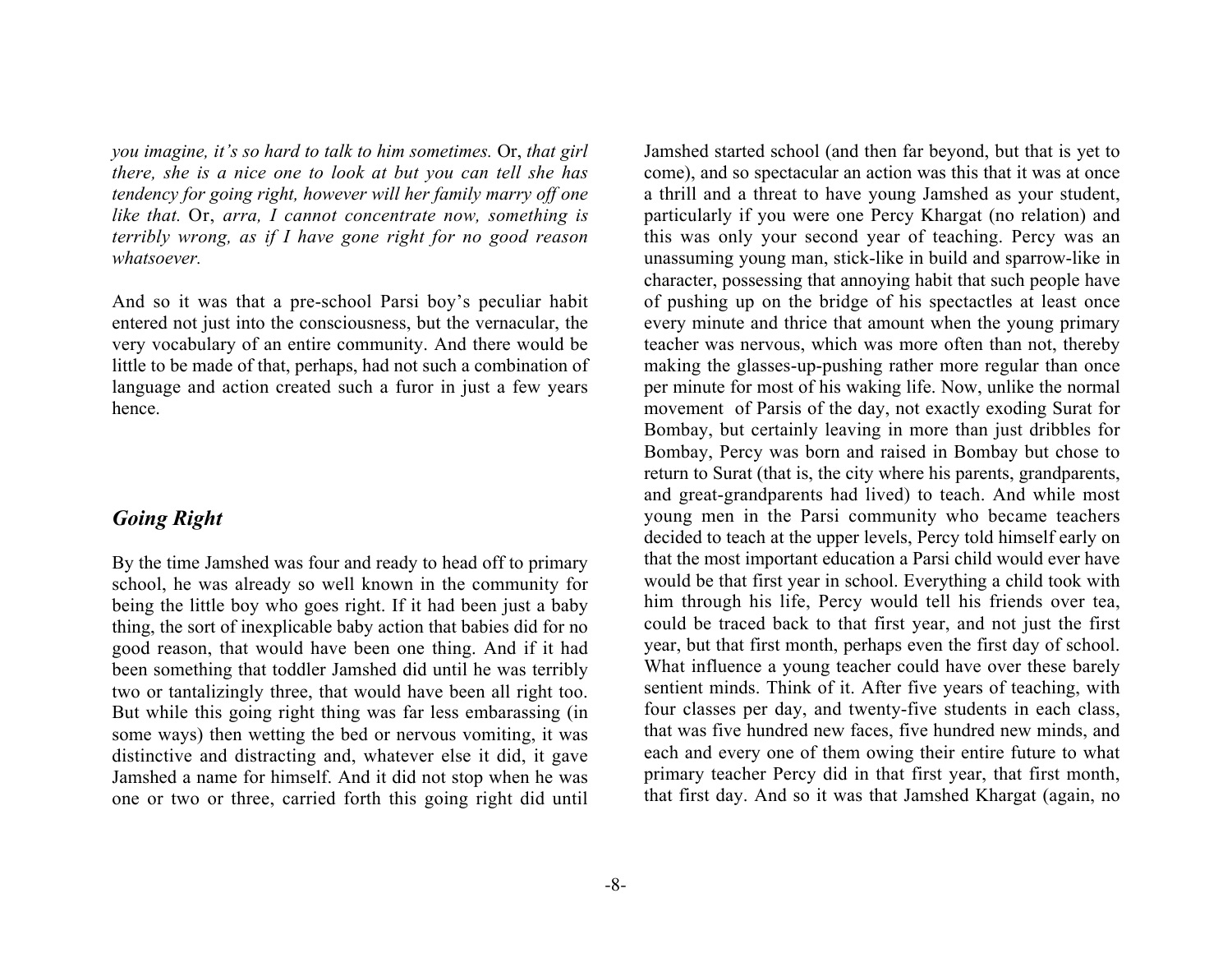relation, other than being a member of the Khargat family whose numbers had obviously extended beyond Surat to Bombay and beyond) began school one fine day in 1903.

*My name,* said Percy Khargat to the young and trembling assortment of four and five year olds, *is Percy Khargat*, and he pushed his glasses up his nose with vigour and turned to write his name on the blackboard with clear and distinctive strokes. *This is how my name is spelled – by the end of your first month here with me, you too shall be able to write your name on the blackboard. Do not worry. I am here to teach you. If you listen to me well, as you do your parents, you will learn and great deal and, what is more, you will learn to love learning! That is my job as a teacher, to teach. And your job, as young as you are, as students, is to mind me and to learn. Nothing more, but my young students, nothing less.*

And then that fatal moment, for Percy looked up just as Jamshed did the unfathomable, because, as eager as he was to learn and as much as he already liked his teacher, nothing could prevent young Jamshed, at that very moment, from going right. Percy Khargat stared at the boy in disbelief; classmates giggled, at the incredulous sight to begin with, then at the growing awareness that this was the first moment of trouble in their young school lives. Seconds past with no word from anyone. Classmate giggles subsided but the ensuing silence gave way to more giggles, of a more urgent nature, every ten seconds or so. Yes, a full minute passed this way, the spectacle of Percy Khargat watching Jamshed Khargat with such studied concern that the teacher forgot his own desperate need to push his glasses further up his nose. The giggles were now nonperhaps, that if they emulated their teacher they were less likely to endure his wrath. None of this, of course, had any effect on the going right Jamshed who was, as per usual, lost to the world, at least to any world outside his own making. And when it became apparent (in the third minute) that this was to be one of Jamshed's longer going right moments, it was then that Percy felt he had to speak. The teacher cleared his throat. As he swallowed, he remembered to push those spectacles back where they belonged and felt most comfortable. Then: *Mister…Jamshed…Khargat*. (Pause, no reaction, then louder.) *Young SIR!* And still not a bat of an eyelid from Jamshed, and Percy, a teacher given to raising his voice but rarely to bouts of anger, did what any good teacher would do at that moment, which was to reach for the blackboard and find, hanging on its own little nail as it had for the past two years, the yard-long ruler, useful for classroom measurements, occasional pointing to alphabets and pictures, and, of course, for violence. Percy cleared his throat again, grasped the ruler in his right hand, steadied his stance, and brought the ruler down as hard as possible on his own desk. Jamshed's was the fourth seat in the middle row (directly in front of the teacher's desk) and in front of him sat three children, a boy and two girls. One of the girls, Farah Merchant, sat in the very front seat of the middle row (obedient to her mother's imprecation to get to school early on the first day of class and go immediately to the seat that was closest to the teacher, for as important as religion was to Parsi children, so too was education, and if a respected dastur was to the Parsi continued faith, so was the child's first teacher to her lifelong education, and this was a message not lost on little Farah who had to squeeze by the pimply-faced Wadia boy to

existent and the children stared at Jamshed nervously, feeling,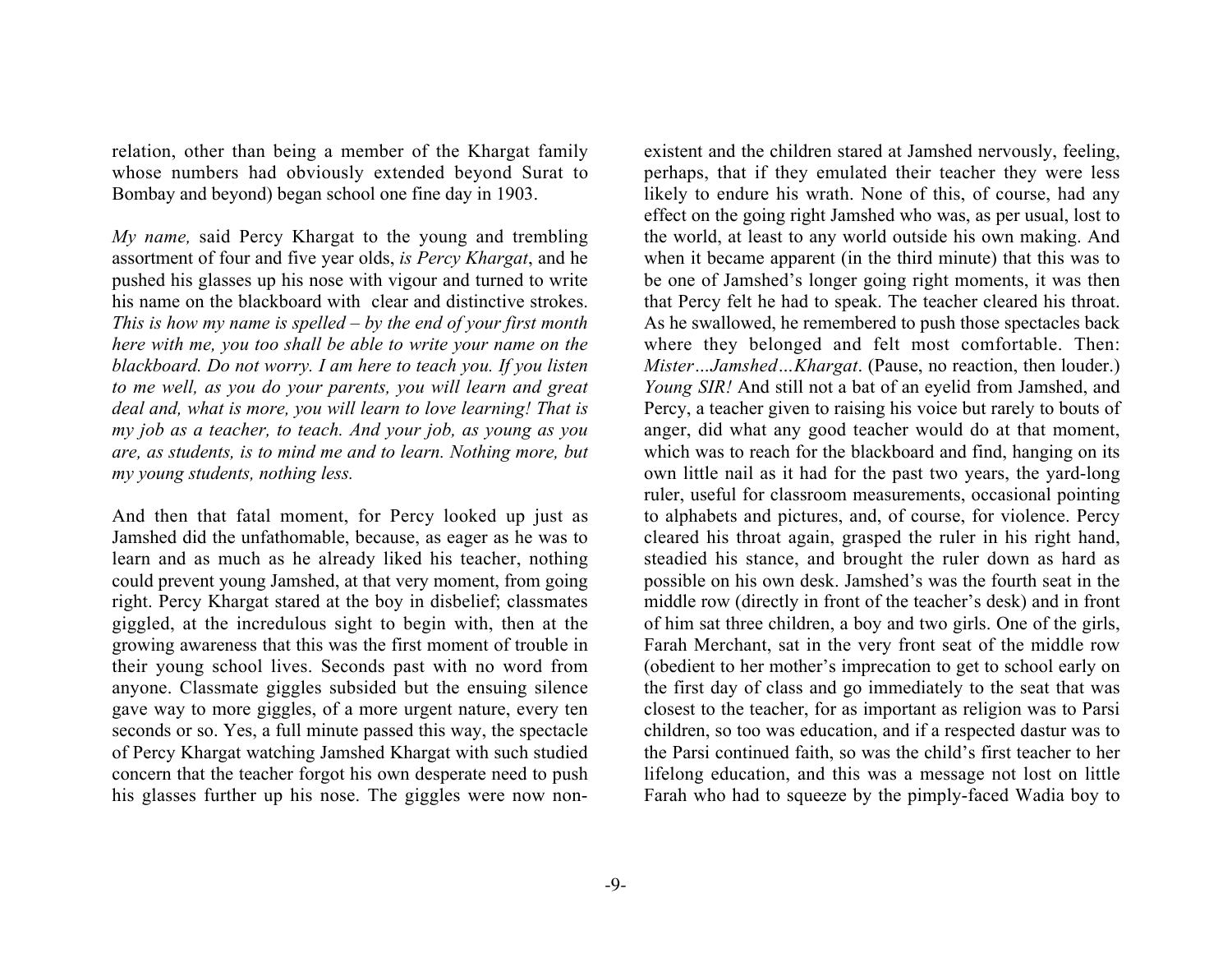get that prized seat). The choosing of this seat, however, was to be her undoing, little Farah would tell her younger sisters in years to come as she urged her siblings to find the classroom seat as far away from the teacher as possible, for as important as it is for Parsis to be close to god, and inasmuch as a first teacher is an emissary of a child's whole educational path, sometimes, she would tell her sisters, the light of truth is best beheld from a distance. As the ruler came down on Percy Khargat's table, Farah was doing what the rest of her classmates were doing, which was to stare incredulously at the going-right Jamshed, still lost in that odd world of his. But, owing to Jamshed's seat being three directly behind Farah's, and thus entailing the necessity for her to turn an entire one hundred eighty degrees to observe this childhood phenom, Farah had her back to the downswinging ruler, so when it smacked the table, while other children saw this coming, directly or peripherly, depending on how they triangulated between themselves, the teacher's desk, and Jamshed, Farah had not a clue that the loudest noise of her life was about to unleash a torrent of urine straight into her undergarments with such force that there was actually a tiny backsplash when the pee hit the seat and spurted out to the left and to the right of her, marking the trousers and dress of the young boy and girl in the seats at the front of the rows on either side of her (they, too, having being implored by their parents to get a front row view of the teacher). This explosion of child's urine had a deleterious effect on Percy, particularly so since the teacher had an unnatural aversion to all bodily fluids, especially those egressing from children. At twenty-seven years of age, Percy was not yet married and although he had yet to break the news to his parents, he had not intention of doing so since the only

logical purpose would be to have children, beings who he deemed in and of themselves to be corporeal effluent, at least at the baby stage. Not that he thought children per se to be the work of Ahriman, but it couldn't hurt to keep himself clear, at least in a direct visceral fashion, from the contamination and defilment that go hand in hand with children's bodies. Perhaps that was why Percy had decided to become a teacher, to influence young minds; if he were never to have heirs of his own, why not at the very least become a surrogate father to a classroom of four and five year olds, an age where they were at least impressionable, possessing as they were of a language, however rudimentary, and fairly good control of involuntary bodily functions. At least, such was the argument in his mind up to and including the moment when, in an attempt to discipline the errant Jamshed, he had levelled his teacher's ruler on his teacher's desk; beyond that moment, however, he was forever disabused of the notion that primary school children could willfully control their nether regions when they were shocked, scared (or, as he were to find out later, mirthful, anxious, desperate, bored, inattentive, tired, over-exercised, under-slept, or just plain and simply malicious). But perhaps the most shocking thing about this entire tableau was not that Percy's nose, wrinkling in disgust, managed to push his glasses up all by itself, nor that little Farah, after a moment of utter disbelief, erupted in a surprising variety and pitch of mournful wails (joined, chorus-like, first by the two neighbours she had pissed on, then by algorithmic succession, pupils who were closest, middling, and farthest from the urine-splashing event), but that Jamshed Khargat might just as well have been in another classroom, school, city, or country for all that he responded to this desperate set of affairs. He was going right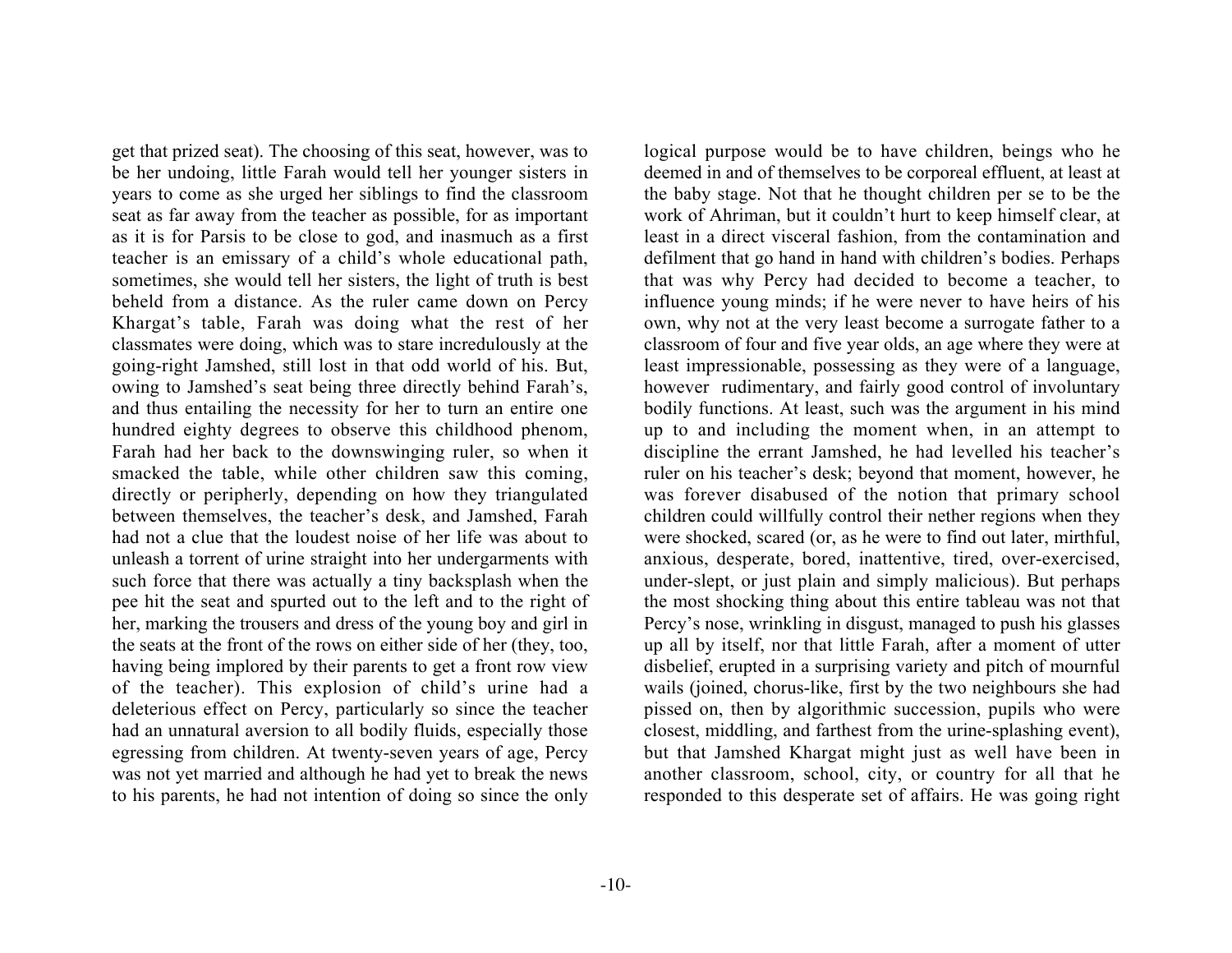for nigh on three minutes and nothing, not a boom-voiced teacher, a wood-ruler-through-air whoosh culminating in a terrific smack on wood desk, not the displeasing squirt and spalsh triggering a great children's caterwauling, indeed, nothing could break him from his right-going reverie. So with children crying and screaming, Percy Khargat brandishing his ruler high in the air again as he swallowed repeatedly and began sweating from glands he didn't know he had, Jamshed continued to go right as the door flew open and Mrs. Gloria Hansen, principal of the Surat Primary School #7 district, squeezed her considerable form into the room. All the children stopped crying instantaneously for three very long seconds, then renewed and redoubled their efforts before Mrs. Hansen could utter her patented phrase, *Now then, what have we here?* It was some time before Percy could calm his class down to the point where the two adults could talk without shouting (his efforts hindered by his lack of awareness that he still brandished the ruler like a gurkha's sabre as he madly gesticulated at his young charges, renewing their fright and screaming fear until he dropped the ruler which clattered to the cement floor and lay there for the rest of the morning). *We have*, began Percy, *a situation here*, and he bubbled and frothed a bit at the mouth as he pointed, more with his blowfish eyes than any other part of his body, toward Jamshed, who, sitting at his desk, chose this moment to break away from his precipitous going right motion to look squarely at, first Percy Khargat, then Gloria Hansen.

*What on earth, young man,* said Mrs. Hansen sternly, *was going on here?*

*Yes, yes,* added Percy, *what was going on, tell me, tell me, what is it?*

*Yes?* queried Jamshed, so clearly oblivious to the previous goings-on that he was not the slightest bit scared or ashamed.

*You were,* sputtered Percy, *you were staring off in that direction, and I, the ruler, she, that is, that is, what, who, were you staring at?* And with that, he pointed at exactly the place, three feet three inches, where Jamshed had, until just recently, been focussed upon.

*Indeed, young man,* broke in Mrs. Hansen, *your first day at school and already breaking the law, is that it?*

*No ma'am,* said Jamshed, shaking his head vigorously and wondering what this would mean at home. *No, I —*

*You were what?* insisted Percy, now exercising authority that he hoped Mrs. Hansen would see as responsible and very mature.

*I was,* said Jamshed, *I was only listening.*

*Listening? Listening! To whom, an invisible girlfriend? An imaginary brother? A fantasy fairy?* Percy Khargat was in full swing now, hoping this last wave of scorn would help drive Mrs. Hansen out of his classroom.

*No sir, Mr. Khargat,* said Jamshed. *No sir, no. I was listening to my grandson.*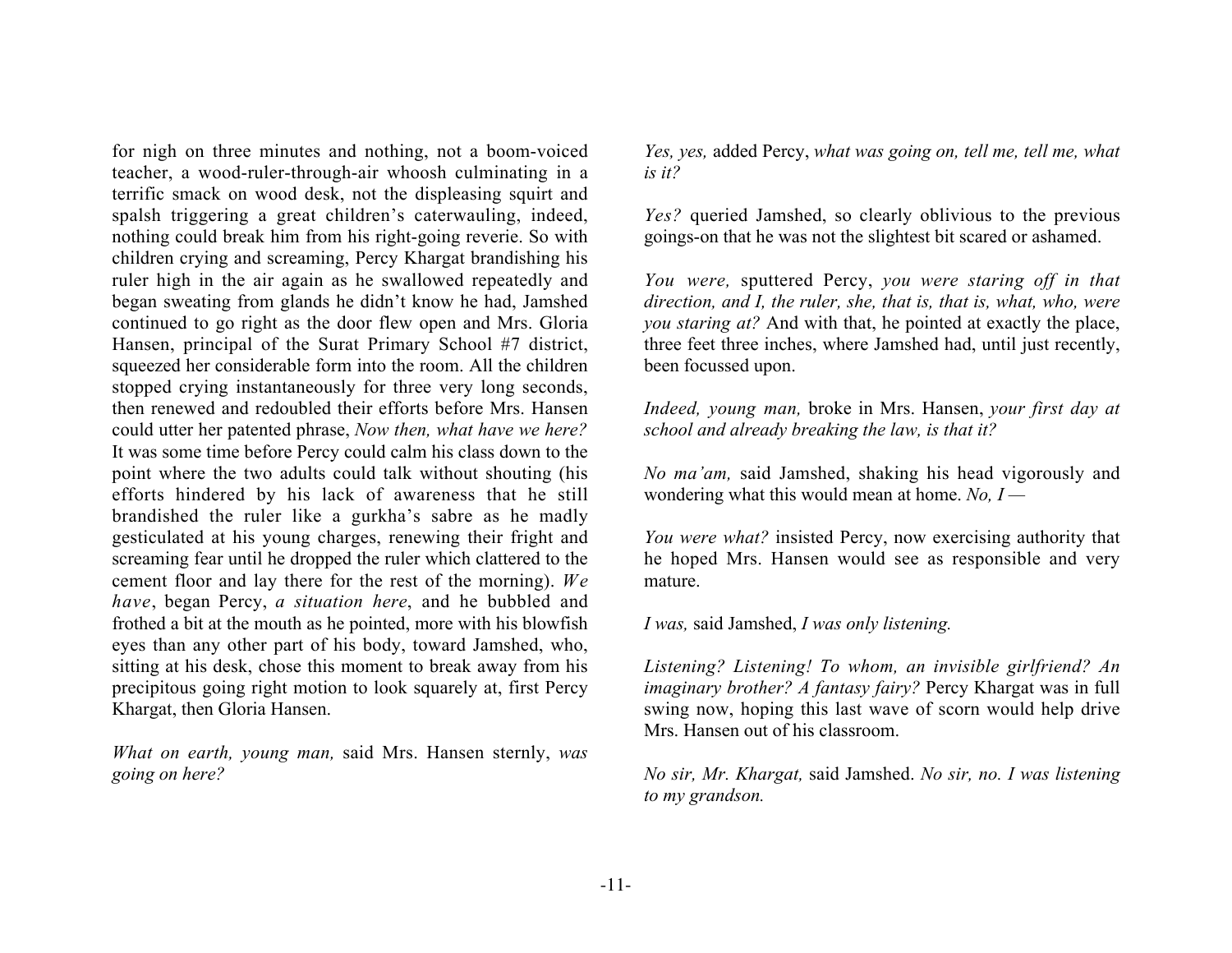## *Go forth and intermingle*

The ceiling fan is wooden with brass tips and it rotates just fast enough so the casual observor can make out each blade, not in exact detail, but enough so that each blade is distinct from the next. Any faster and the blades would blur into each other and, indeed, the fan might then be performing up to its teleological good, for at the current speed, apart from allowing bored sets of eyes discern its wooden detail, the fan does little than circulate risen warm air back from whence it came, that is, toward the floor, without even close to the desirous effect of providing a cooling breeze. This is exactly what Beramshah is thinking as he watches the blades rotate, that all the fan is succeeding in doing, miraculously, is to make the room hotter than it would be were the fan to be shut off entirely. Beramshah is sitting in a creaky wooden chair, supposedly the teacher's chair, his back straight and posture perfect except for his head which tilts upward and wonders at the fan. Directly in front of Beramshah is a large mahogany desk that has seen better days, and were Beramshah to examine this desk closely he would notice, along with various scratches and scars from years gone by and the occasional carved initials and dates inscribed under the lip of the desk, that the most recent abrasion was a long, faint mark running diagnolly across the surface of the desk, approximately an inch wide and almost as long as a teacher's ruler. On the other side of the desk, squeezed uncomfortably into a desk that was used to holding the bodies of five-year-old boys and girsl, sits Soona. She has been sitting like this, awkwardly, for five minutes, passing the time by watching her husband watch the ceiling fan and looking around the classroom to take note of all the items her

son will observe over the course of his first year of school – that is, of course, if the school allows him to stay and does not expel him for the very reason that she and her husband are now in Jamshed's classroom, waiting for Jamshed's teacher to return with two chairs and the school principal. Soona squirms in the tiny seat and wonders how children the age of Jamshed can possibly learn their lessons in this environment. There is one small window on the east wall, looking out onto the school compound. On the west wall are a number of maps of the region and of India and of the British commonwealth. Above the blackboard, which is on the north wall, are two portraits, one of Zoroaster and the other of Queen Victoria. Both are realistic paintings, but the one of the prophet is done in lighter tones with more highlights and a familiar halo effect around his head, while the monarch looks stoic, is dressed in dark colours, and even the crown on her head is painted with sombre, darker tones. Soona wonders why the portrait of the queen is slightly larger than that of the prophet, wonders if there is any significance to the difference in the colour of the frames (the monarch's gold versus the prophet's black) and is so engaged in that internal debate when Percy Khargat kicks open the door and penguin-walks in, carrying a large wooden chair under each arm, resting them on his hips, thus necessitating his awkward gait. Behind him enters Gloria Hansen, looking very much the part of Queen Victoria, thinks Soona, as the principal waits for Percy to place her chair at an appropriate equidistance between Soona, Beramshah, and the mahogany desk. As he does this, Mrs. Hansen sits slowly and with great grace while Percy hurriedly places his chair adjacent to Mrs. Hansen's and plops himself down.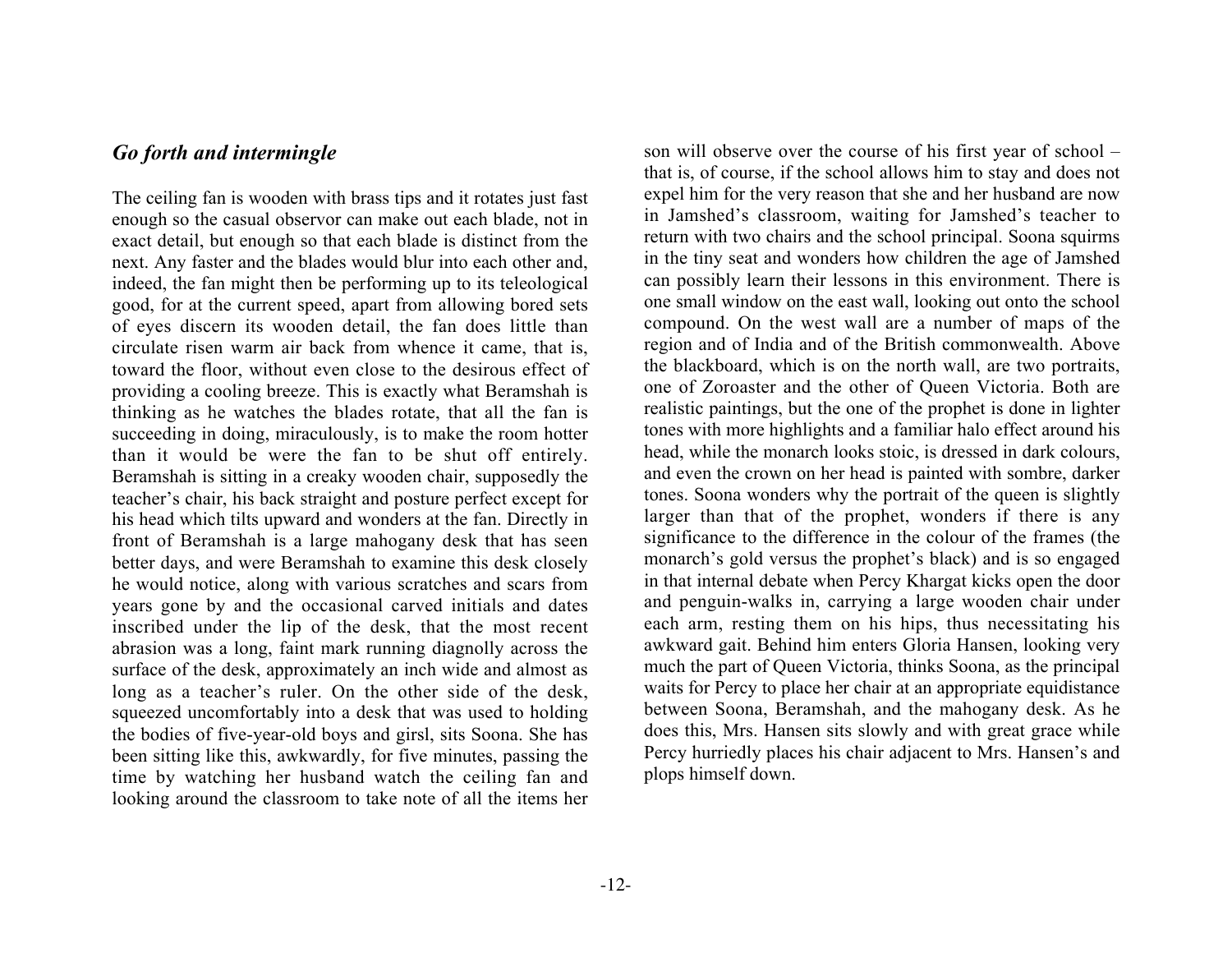*I have summoned you, as you know,* begins Mrs. Hansen, *because of a concern we have with your young Jamshed.*

*Yes, yes,* interrupts Percy, *we have a great concern*. Mrs Hansen glares over at Percy to indicate that her we did not really include the teacher.

*As I was saying, the concern we have with young Jamshed is one of reality versus fantasy.* She fixes her gaze on Beramshah*. Mr. Khargat, I am well aware that you are an extremely wellrespected dastoor with your Parsi community – all the more important that we address this concern now and nip it in the bud. I believe a man of your stature will be equally concerned with the actions of his son.*

*Mrs. Hansen,* Beramshah begins*, we greatly appreciate your concern and you must rest assured that we will talk to Jamshed about this.*

*Mr. Khargat, I am not sure at this stage if a parental talking-to will be sufficient. Your son's behavious is, shall I say, disruptive and not befitting this school. Do I make myself clear, Mr. Khargat?*

*What Mrs. Hansen is saying,* says Percy, unable to contain himself further*, is that we think it might be best if Jamshed were to be placed in a different school, entirely for his benefit of course.*

*A different school?* Soona is now unable to contain herself and she is surprised her voice sounds so large, coming as it is from such a tiny desk. *Percy, you know very well that there is no other school for Jamshed in Surat. Oh, certainly, there are other schools, but none where he can have a good Parsi education and—*

*And a good english education at the same time,* Mrs Hansen says, finishing Soona's sentence for her. *Indeed, you are correct. When I came here, as you know, it was my intention to provide schooling for the small number of English students being raised in Surat. And as you know, after the first year, which was only three years ago now, we decided to admit Parsi children as well. Indeed, your people are a fine people, and you have leaders such as your good husband to thank for that, Mrs. Khargat. You Parsis are well-liked by us English, I think you know that, and it was for that reason I felt that Parsis and English children might be able to learn together. And I must say that I still believe that is a possibility.*

*Then perhaps we can talk to Jamshed and come to an arrangement,* says Beramshah.

*Ah, I do not believe that is possible at this time. You see, it is one thing to have the intermingling of Parsi beliefs and Christian beliefs. We are, of course, both believers in one god are we not? It is yet another thing, and I am sure you must agree with me Mrs. Khargat, Mr. Khargat, for these eager young minds to be, ah, infected with talk of supernatural conversations with ancestors and the like.*

*Descendants,* actually, says Soona under her breath but loud enough for all to hear.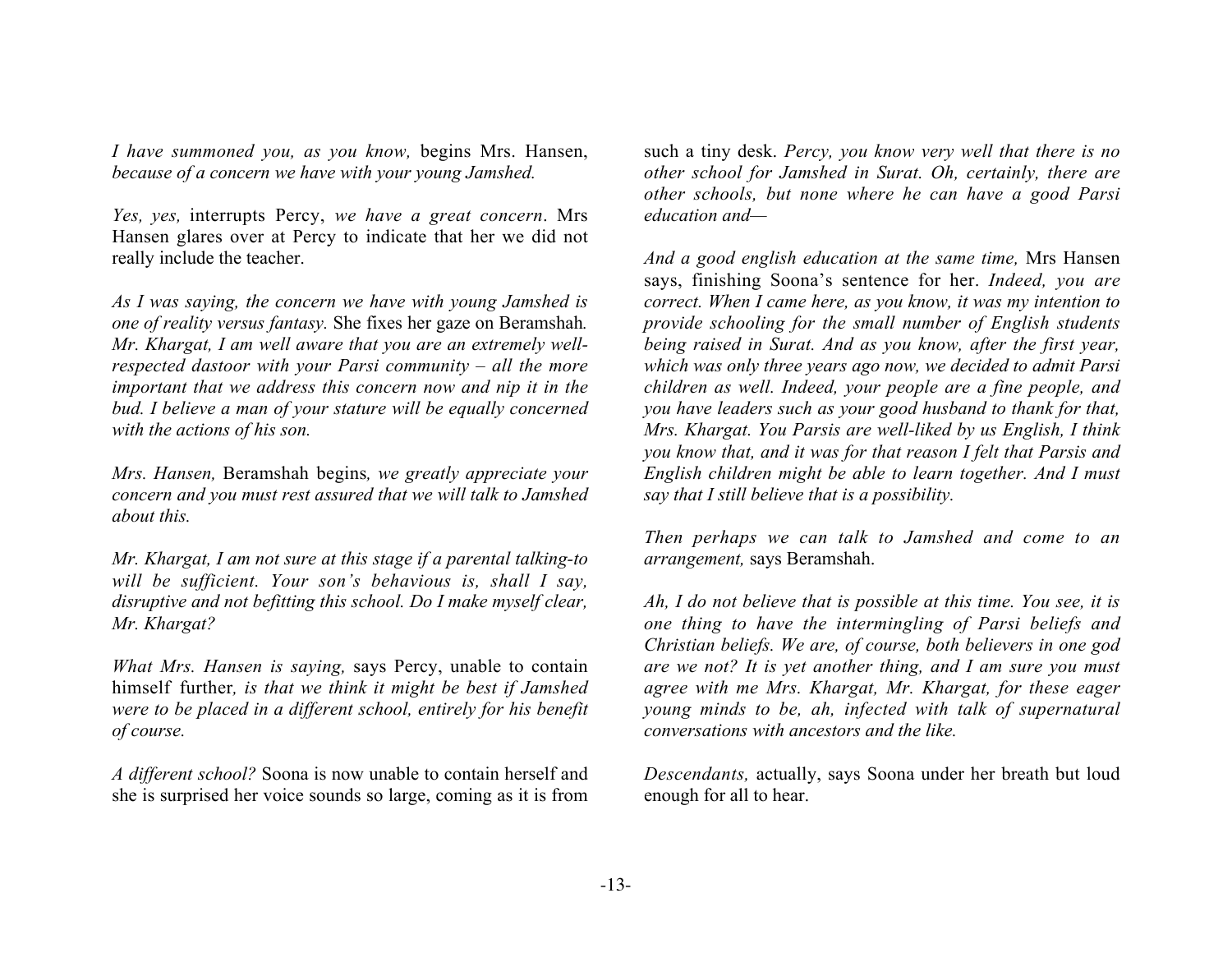*Yes, technically that is correct, descendants I believe that is the story Jamshed gave to us, talking to future offspring – but where he gets these ideas I can only imagine. The Hindus believe in all this talking to spirits rubbish, I understand, but civilized people – and I think I can safely say that Parsis and Christians might be considered among the civilized – do no such thing. In fact, such fantasies are, I would suggest, the manifestation of a primitive mind.*

*A primitive mind?* Soona glares at Mrs. Hansen, then looks over at her husband. Beramshah has the unique ability to shut down his face so that no emotions can be read across his expression, and it is such a face he now shows to Mrs. Hansen, Percy Khargat, and his wife.

*I believe I have said quite enough.* Mrs. Hansen stands to leave and gestures to both men to remain sitting, though neither show any intention of rising until she does so. *I must take my leave of you and I wish you all the very best for poor Jamshed. Percy, I believe you have other matters you wish to pursue with the Khargats. Good day Mr. Khargat, Mrs. Khargat. And with a regal turn of her head, she is gone out the door.*

Beramshah and Soona watch her leave, then turn their attention to Percy. The young teacher clears his throat and begins to speak.

*Mr. Khargat, Mrs. Khargat, you have to understand that this is not just a matter of Jamshed. With respect, sir,* he says looking

at Beramshah, *this is quite a larger matter of concern to the Parsis in general.*

Beramshah smiles at Percy, though it is not a smile that delivers any goodwill. *And how is that, Percy?*

*Uh, Dastoorji, we Parsis are at a turning point in our relationship to the world around us. We are at once too isolated and too intermingled. I returned from Bombay specifically to teach at this school for I believe Parsi children must have a good Parsi education, but in the context of a British school system. That is where I believe our isolation must end. But we must be equally cautious of how much and in what way we intermingle. Mrs. Hansen, all she sees is that a Parsi boy, your Jamshed, may put mystic thoughts into the heads of the English pupils. But my concern is that this intermingling does not stop there.*

*Now you have truly lost me,* says Soona. *Who is intermingling with whom? And what does it matter?*

*Yes, well, that is my concern too. Who is intermingling with whom. In this case we have Jamshed claiming to talk to his grandson. Where did he learn this? I say this with great respect, dastoorji, for I know he did not learn this at home, but yet he learned this. From his playmates, perhaps? From the talk when he accompanies his ayah to the fishmarket? Who knows. We only know that he is influenced by someone. Parsis do not talk to their unborn grandchildren, I am sure you must agree. We do not reincarnate, now do we?*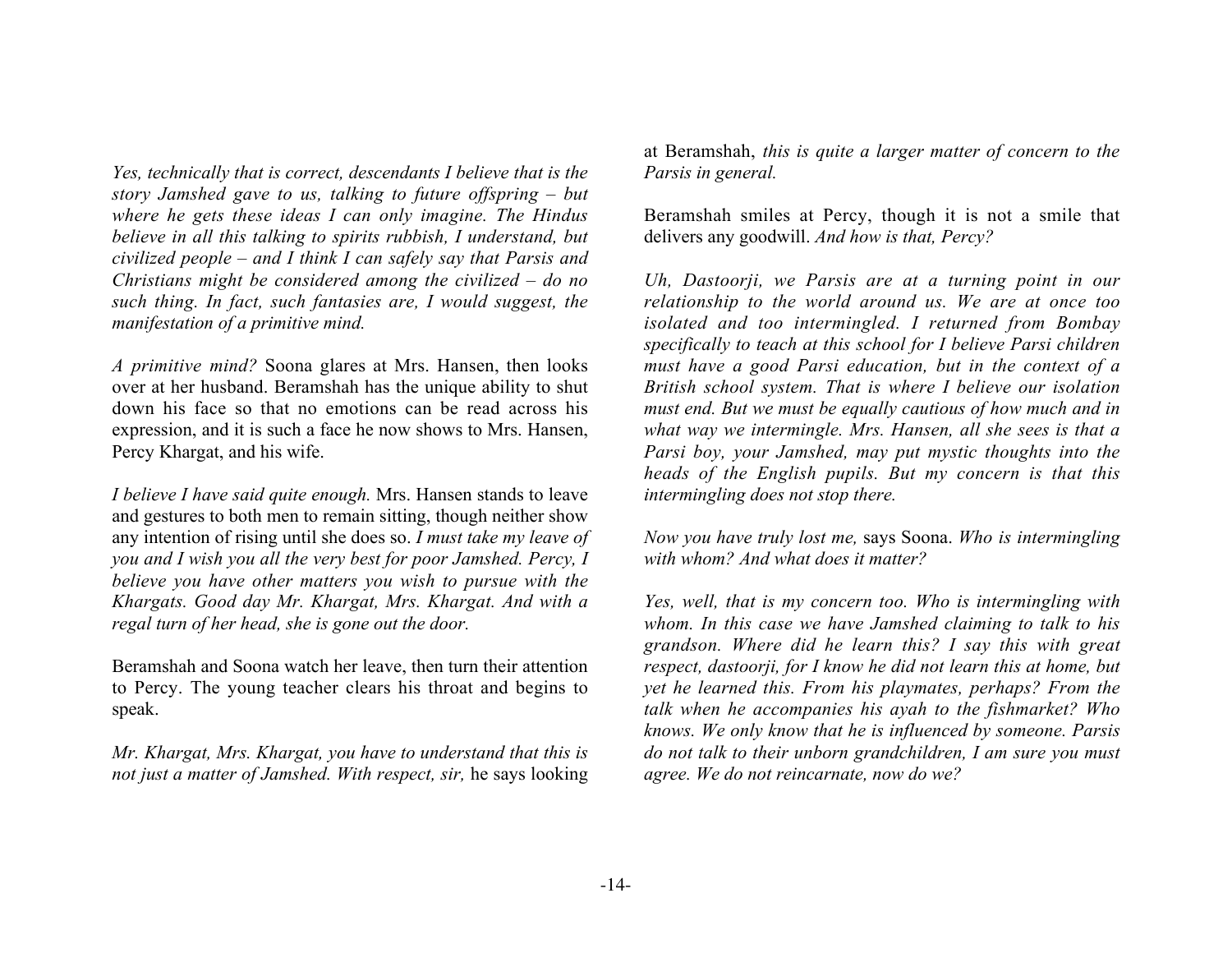*You mentioned the problem of intermingling, Percy, says Beramshah impatiently. Like my wife, I do not see how this has anything to do with anything beyond a child's imagination. We should be grateful that the child has an active mind, should we not?*

*Perhaps, perhaps, dastoorji. But my question is where does this stop? A Parsi boy not five years old is adopting the customs and beliefs of the polytheistic Hindus? Our community runs the risk of falling apart. You are aware of what happened in Bombay last year with Ranaji Dhadabhoy Tata are you not?*

Beramshah looks aghast. *What happens with Tata in Bombay and what happens with my son here in Surat are two different things. I am surprised at you, Percy, surprised and disappointed.*

Percy sighs and pushes his glasses up on his nose fiercely and forcefully so that the lenses appear to almost touch his eyeballs. *I am sorry, dastoorji, I do not wish to disappoint you. But I have a task, as a teacher, and as a boy who wants to see the Parsis flourish. What happens in Surat affects what happens in Bombay. Already my friends in Bombay, they tell me they are hearing rumours of a young boy here who talks to – well, you understand how word gets around.*

*I do indeed,* says Beramshah. He looks at Soona. *Perhaps it is time we say goodbye to small minded ideas here and move to Bombay.* Both Soona and Percy look at Beramshah in amazement.

*Dastoorji, I did not mean for you to—*

*I know perfectly well what you did and did not mean. And I too mean what I say.*

Soona reaches forward and, uncharacteristically, touches her husband's wrist. *Perhaps there is another way for us to resolve this.*

*Yes, dastoorji, Mrs. Khargat is right. There is no need to be hasty.*

*No, this is not a decision made in haste, says Beramshah. I have taken advice on this to be sure.*

*Advice?*

*Certainly.* And Beramshah rises. *I have heard from my son that it is time to move to Bombay. And I have it on very good authority that my son has heard this from my great-grandson, a Parsi gentleman who will be known throughout the land!*

It is several minutes after Beramshah and Soona have left the school before either of them speaks. Finally, it is Soona who breaks the silence. *Well that went well, I must say.*

*I have had enough,* says Beramshah, not looking at her.

*That's it? No argument, no fight, just we will go south to live in Bombay? What is so special in Bombay anyway that this will not happen there?*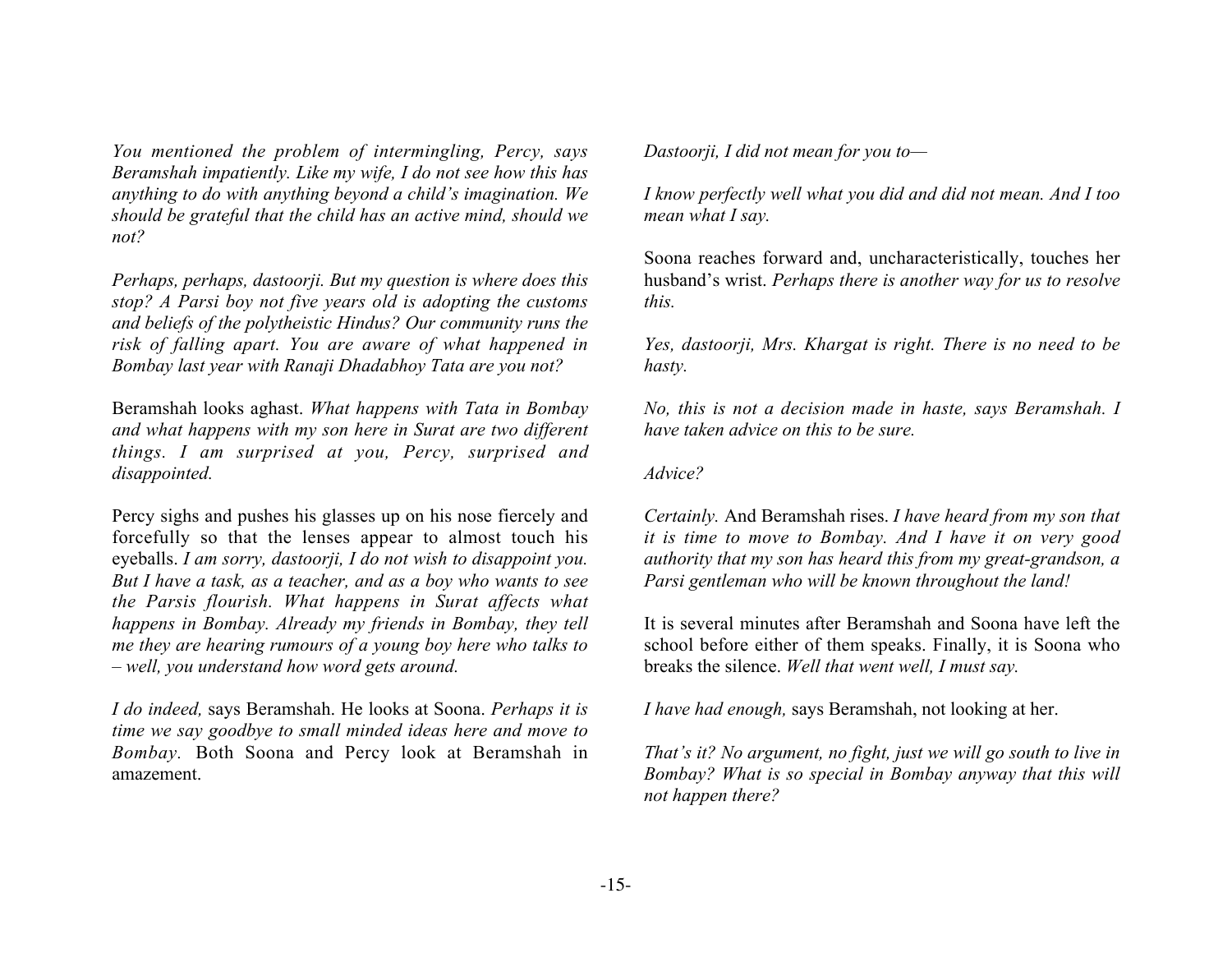*You heard Percy. He is worried that intermingling will be the death of the Parsis. Well, so be it then, if it's good enough for Tajaji, then it should be good enough for us.*

*So, Tata can bring back a French prostitute and call her his wife and then have her navjote done and claim she is a fine Parsi wife, that is somehow similar to Jamshed making up stories? And what of this Tata fellow, anyway? How can what he does hundreds of miles away make us have to remove Jamshed from his first year of school?*

Beramshah stops walking. *The school is only a ten minute walk from their home, through the market, and it here where they have stopped, in front of a silk merchant who recognizes Soona and beckons to her, new material has just arrived and it would be perfect for her, absolutely perfect. Soona ignores the merchant and looks at her husband. Tell me then, do you decide that we should move to Bombay for this Tata fellow, or for you, or for me?*

Beramshah smiles at Soona and takes a deep breath. *More than three thousand Parsis have signed a petition and presented this to the Panchayat, all because of what Tajaji has done. Here, there might as well be a petition by this English teacher lady and by Percy (who does not deserve the Khargat name I shall tell you that now), a petition signed by only two people, but that is enough to see our Jamshed ousted from his education. It is not right, Soona. If this is our history and our custom, perhaps it is time to reexamine that custom and jettison all that is holding us back.*

Soona smiles back. *Once again, you have surprised me. For a man with no imagination, you have produced not only a son with an overactive one, but you yourself sometimes show you can see into the future! But let me ask you this one thing. If Jamshed grows up and goes to France to find himself a bride. Or if he does not become a dastoor like you and your father, perhaps by choosing to chase after his grandson instead. If that happens, will you still think like you do? If that happens, if Jamshed turns his back on his faith, what then?*

*You asked me if we were moving to Bombay for Tata or you or me. The truth is we will move to Bombay for Jamshed. And as for your last question, I can only answer that with an assurity. Jamshed will never do any of those things, for he is my son and he is your son, and he knows which way duty lies.*

# *Going South*

Beramshah has called a family meeting. He does not call it this, for the truth is the people in attendance are a hotchpotch of relatives, friends, and other acquaintances in the Parsi community. There are nine people in the room including his brother, Adi, a learned young man who has made a name for himself as a census taker and hence a writer; his sister, Ferozha, probably the most intelligent person in the Khargat family but in spite or perhaps because of this, perpetually bored with her life and all that occurred around her; Bhika and Dinshaw Bhownagree, a constantly bickering couple whom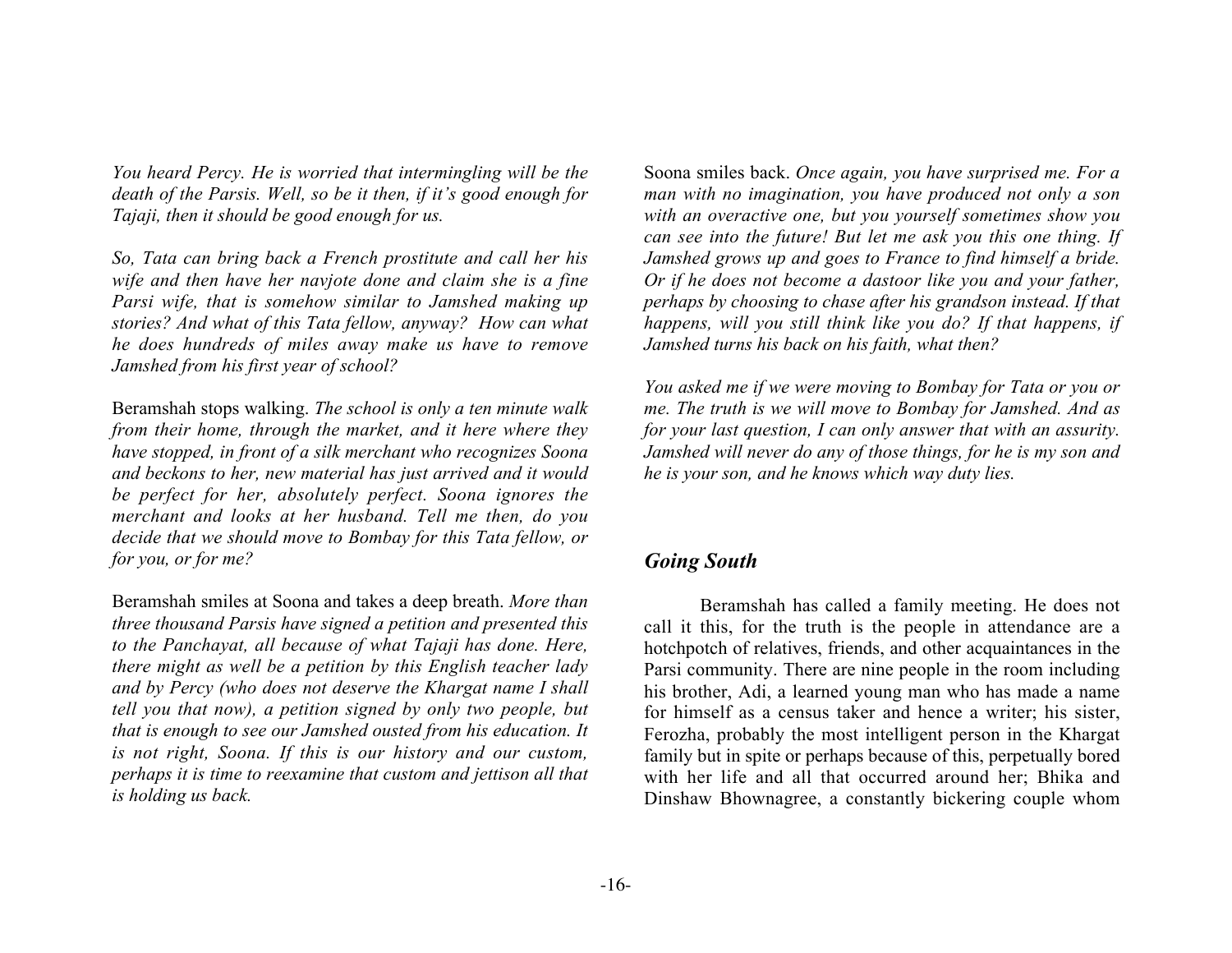everyone agreed epitomized Parsi marriage, she a fiery antiimperialist communist who lived and breathed the expulsion of the British, and he a cotton merchant who listened patiently to his wife, nodding occasionally, while calculating silently the amount of money he was making from ongoing British rule; Soona and, of course, her mother, both taking turns fussing with Jamshed's collar; a very ancient dastoor named Kaikhasru Cama known affectionately by the shorthand name of KaCa, he a wizened and wise man with a penchant for falling asleep in the middle of his own sentences; and, of course, Jamshed himself. They are all drinking tea waiting for Beramshah to start, which is exactly what he does, standing, clearing his throat, and beginning his story.

"We are people who have always moved," he begins slowly, "when the need arises." KaCa nods in agreement and such nodding causes his eyelids to droop a bit, but not close. Everyone else in the room either allows for the corners of their lips to rise in slight acknowledgement or turns his or her head slightly in a similar gesture of yesness.

"We all know the Qissa-i Sanjan, written by the great Mobed Bahman himself, which tells how Zoroastrians wandered Persia for a hundred years and then came to Hormuz before setting sail in seven boats, landing here in India at Diu which became our temporary refuge."

"Temporary refuge," reasserts KaCa.

"We stayed at Diu for nineteen hard years, nineteen years in the dust and arid climate, before Dasturji had a dream and led us to the mainland. We suffered storms that would have destroyed us but for our faith in Ahura Mazda and Dasturji's promise that should we survive we would build an Atash Behram at our place of landing. And this brought us to Sanjan. where the Gujarati king Jadi Rana allowed us to stay under five conditions."

"Five conditions," grunts KaCa.

"And those five conditions were?"

"The dasturs had to explain the beliefs of Zoroastrianism," says Adi, jumping into the participatory section of the speech.

"We were to adopt Gujarati as our new language," pipes up Dinshaw.

"And we were told, the women, that we must succumb to the Indian dress code of the sari," adds Bhika, hardly hiding her resentment at being told what to do by a foreign power, even if it was a millenium ago.

"And the weapons," Ferozha interjects as she inspects her fingernails. "Let's not forget the weapons. Jadi Rana said we should give up any warrior ways, not that we had them I would think."

"Yes, yes," says Beramshah, "all that is true. And lastly? Jamshed?"

Jamshed knew this was coming. As a son following in his father's footsteps he was supposed to know the history, even as he was barely six.

"Marriage," says Jamshed. "We could only marry at night."

"This is true," confirms Beramshah. "Zoroastrian weddings were to happen only after sunset. And why was this?"

Jamshed looked at his father. He did not know the answer but did not know how to tell his father this.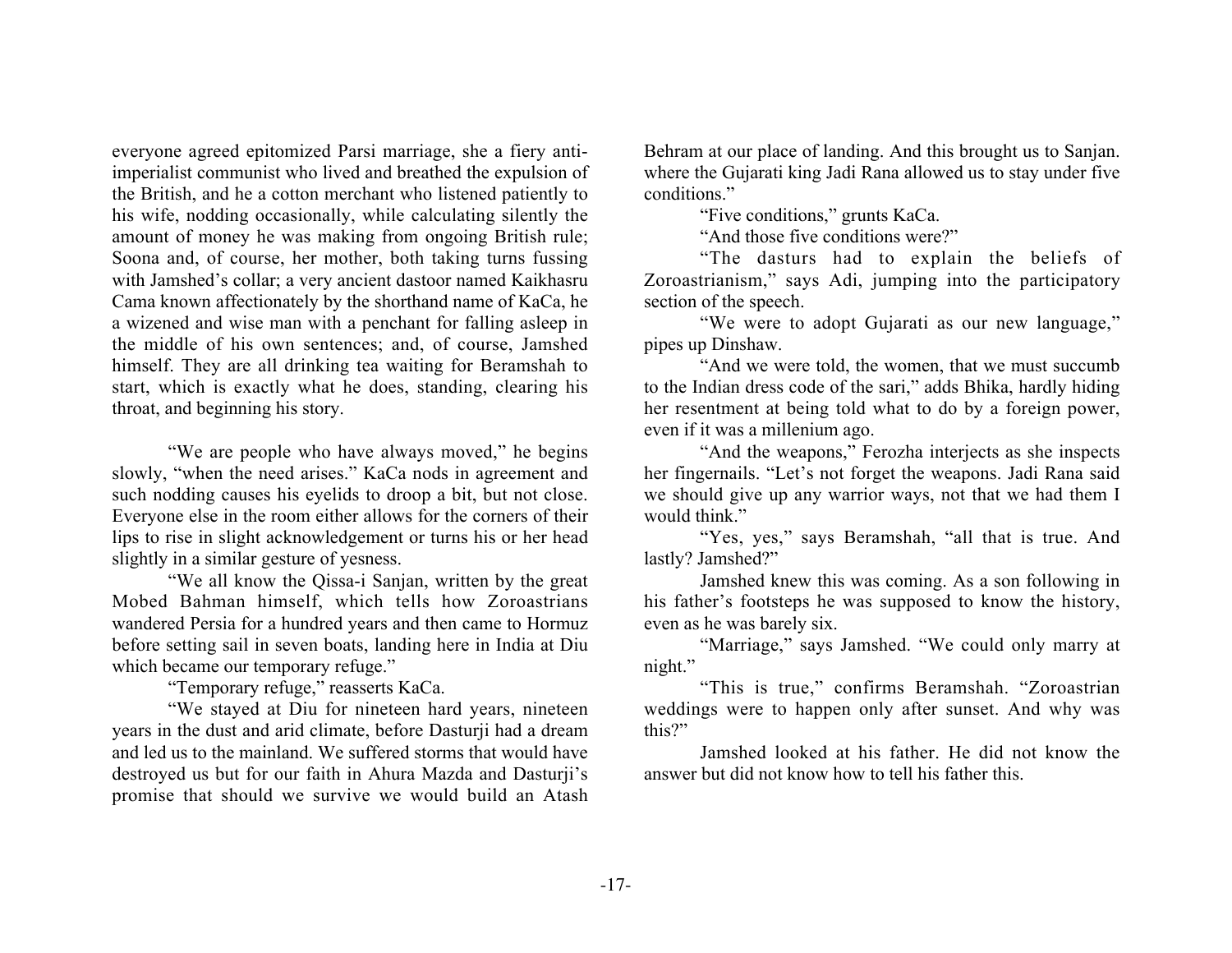Beramshah lets the corners of his lips turn up ever so slightly, then turns it into a full beaming smile. "A trick question, Jamshed. We do not know. Nobody knows. It is a mystery. And from that we can learn, too. Sometimes there are actions to be taken without good reason. Sometimes there are things we must do because they are needful to do. Sometimes our good actions come from our good words which come from our good thoughts. And sometimes good words happen without thought or action, or good actions without word or thought. Do you understand this yet, Jamshed?"

"Good thoughts, Good words, Good deeds," utters KaCa, having just dropped off to sleep and suddenly waking himself with this mantra.

"And sometimes rules are meant to be broken," says Bhika, unable to contain herself any longer. "We must not forget that five hundred years after the imprecation by the king not to take up arms, we did, and to protect his very kingdom. We fought for what was true and just and we died for the cause. This is our lot in life."

"Imprecation is a curse," says Feroza, now a bit more engaged in the conversation as it slid away from practiced stories. "How did the king curse us?"

"Well, you know what I mean," says Bhika. "He ordered us, that is what I meant."

"But that is not what you said. Imprecate. Fine English word, Bhika, but made all the less fine by its misuse."

"And what do you mean by that, 'fine english word' business," says Bhika, now spoiling for an argument about colonial rule.

"Just what I said," Feroza says, smiling back. "No need to imprecate me."

"Feroza, if you feel you are being funny, you are not."

"Now, now," says Beramshah. "Good thoughts and good words, no?"

The two women look sullenly at him, uttering silent imprecations no doubt, but say nothing since this is Beramshah's moment.

"And so now is like then for our Khargat family," pronounces Beramshah. "The time has come when we must exercise our free will and make choices, difficult choices, but they are for our future, for our son's future, and for the future of the family."

Soona's mother leans into her: "Nicely spoken, but where is he going with this?"

Soona shrugs her shoulders, "I can never tell. He starts on something and before you know it he has made some grand decision."

Beramshah clears his throat once more, partly to emphasize what he is about to say and partly to attract the attention of his wife and mother-in-law who are clearly not taking this seriously. "And so, like our forebears, the Khargat family has decided to move to Bombay."

"Bombay?" says a startled Soona.

"Bombay?" asks her mother.

"Bombay, Bombay?" each of the other attendees utters as statement or question.

"Bombay." Beramshah places the name of the port city out there and lets it speak for itself, he thinks.

"But we talked about this," says Soona loudly, then brings her voice down to a stage whisper, "and we decided it was a decidedly bad idea!"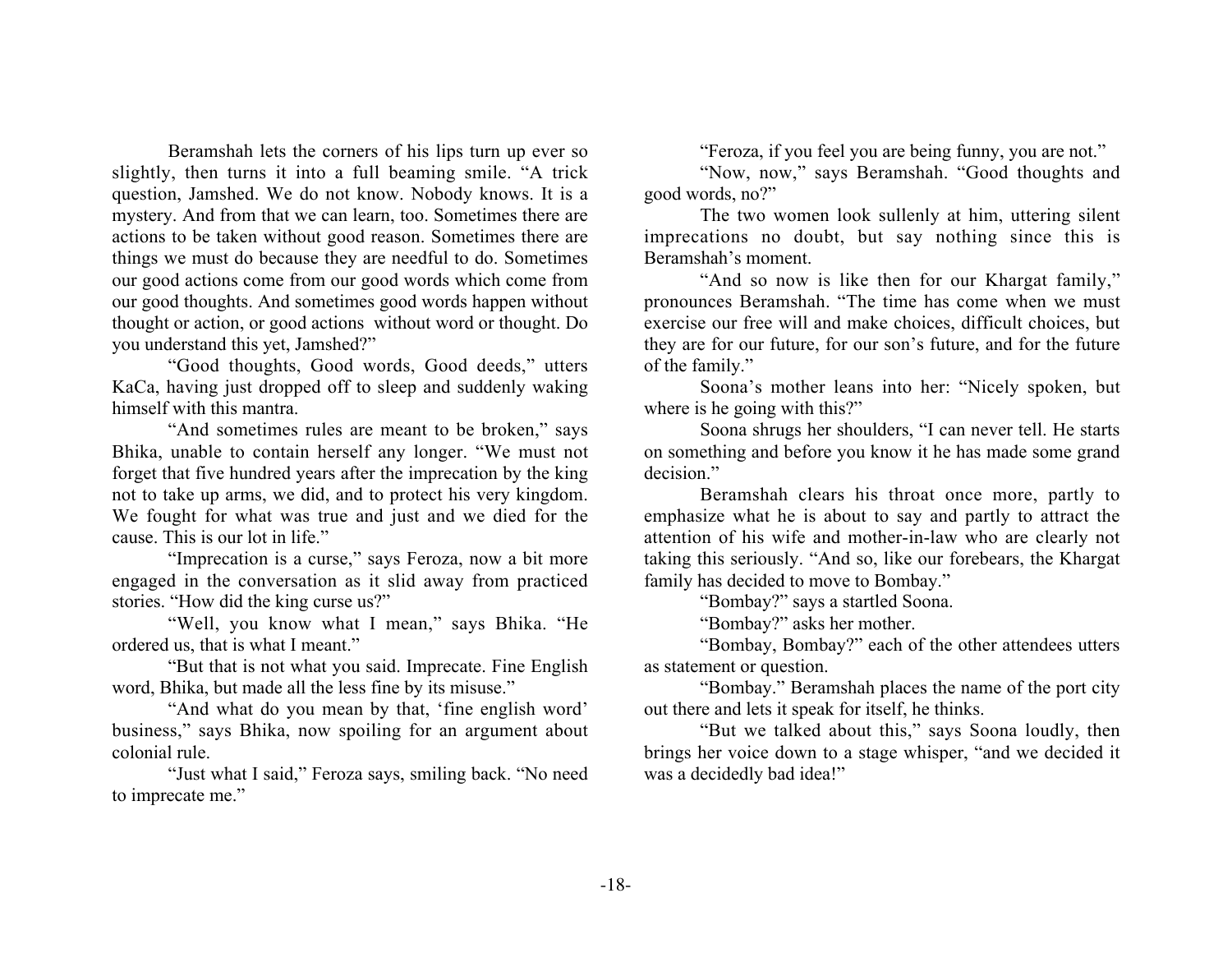"Oh yes, we talked of this, indeed, and yes, my friends, my good wife did try to reason with me, to convince me to stay. But I have done a great deal of thinking on this, a great deal, and I have thought of our ancestors and what they would have done. There must be respect for the Khargat family, and that respect must come from all quarters to all Khargats. It is not enough for Soona and I to benefit from the admiration of the community; that must also shine on Jamshed, musn't it, Jamshed?"

Jamshed, not knowing what to do, nods amiably.

"And if that is not to happen, if teachers and principals and others look askance at my son, well then, I say, we will move where there will be more respect. It is the Parsi way. We will not stay and face persecution but will find, will make, ourselves a new home."

Soona's mother nudges her daughter. "This may be the heat talking, making him crazy like."

Soona points to the ceiling fan and gestures to the atmosphere in the room. "It is not hot. Only his brain is on fire"

"When will you go?" asks Adi.

"We will leave immediately," says Beramshah.

"As soon as we first take leave of our senses," says Soona to her mother, a bit louder than before so that Bikha and Dinshaw, sitting next to them, look over with a cross between sympathetic and disapproving looks.

"We will leave immediately and make a new home in Bombay. I have been in contact with my cousins there and have arranged a temporary place to live. When we arrive, I will find a permament home, a place the Khargats will be proud to live."

"Hard to be proud with your head pushed so far up your you-know," Soona's mother says to her daughter, and this time most of the room hears this but pretends not to.

"You are our closest friends and family," Beramshah says solemnly. "We will miss you."

Soona puts her head in her hands. "He will miss his brain which he has clearly locked up in the safe box and lost the key."

"Soona, there is no need for grief," Beramshah says consolingly, either not or pretending not to hear his wife's barbs. "The Khargats will rise to prominence in Bombay. There are so many Parsis there, it is a bustling Parsi city. And we shall be part of it."

"Oh, mummy, he will make us part of a lunatic asylum," groans Soona.

"No, no," comforts her mother, "he cannot drag you down. Come, smile, we will visit Beramshah in the crazy house every week. We will make khoresh and take it to him every Sunday. We will make the attendants untie his hands so he may eat this one good meal and we will wipe the drool off his face as a loving family must do."

"And when he speaks, we must pretend he makes sense," agrees Soona. "We must tell him that any day now he can come home even while we know he will never see the light of day outside the asylum walls, poor dear."

"Yes, it will be difficult making ends meet, but we will perservere. We are Parsis."

"Oh, mummy, such a great loss. Jamshed and I have such a great burden to bear."

"That is true, my daughter, you are saints, the both of you."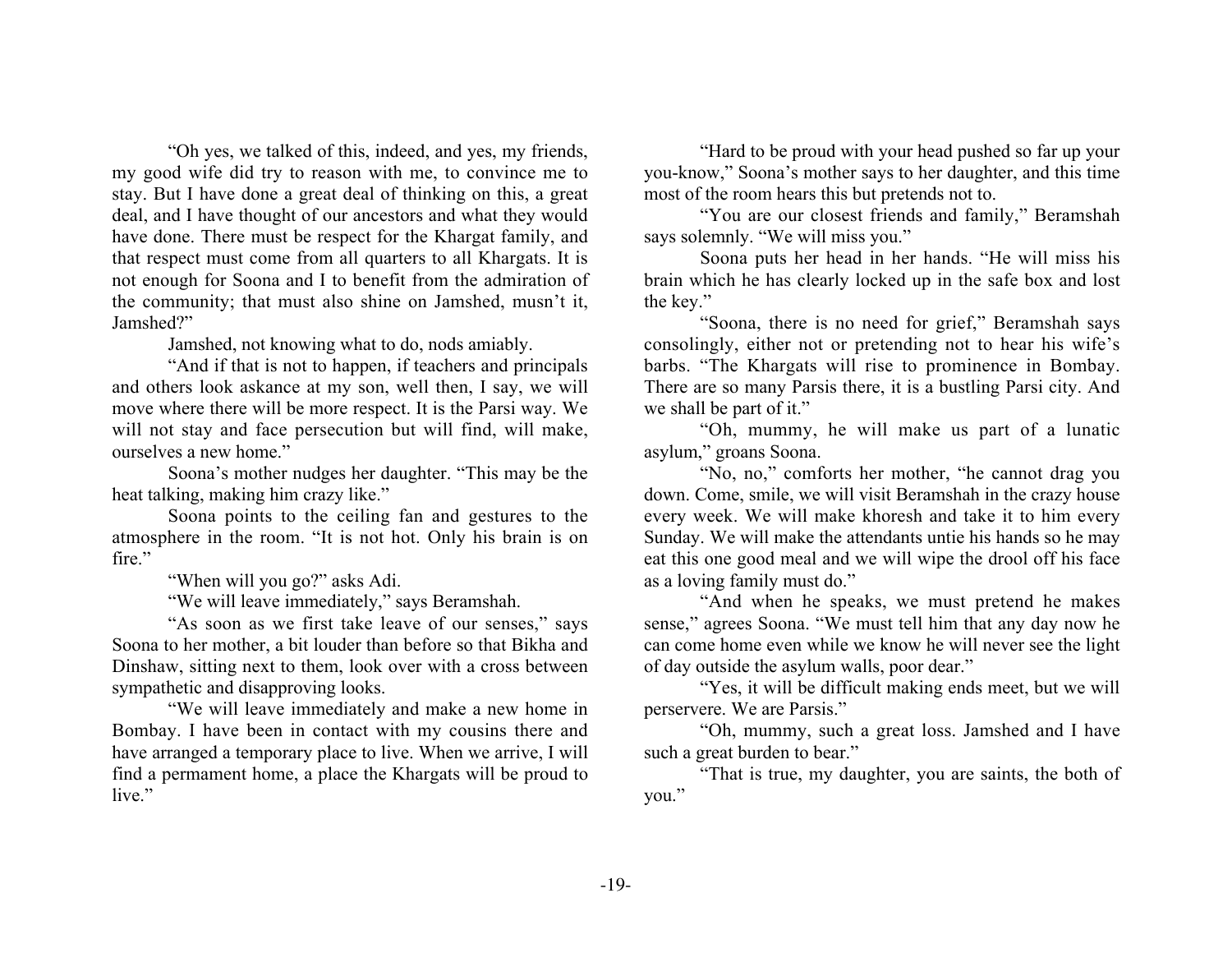And so they went on, mother and daughter, but both knowing it was just their way of telling their sadness because they both knew once Beramshah had truly made up his mind, there was no turning back. He was a stubborn man with no imagination, and well-known for that in the community of Surat. The assorted family and friends expressed their sorrow that the Khargats would be leaving, wished them well, and the afternoon wore on and they slowly drifted out the door until only Adi and Soona's mother were remaining.

"Yaar, this is the only path do you think?" asks Adi finally.

"Yaar, yes, of course. It is a good and spiritual path."

Soona's mother glares at Beramshah. "You will leave because of a schoolteacher and a British headmaster?""

"No," says Beramshah. "We will leave so we can make a future for ourselves, one untainted by bad words."

"Then. Then I will come with you," says Soona's mother.

"Mummy?"

"It is no use, Soona. He has made up his foolish mind and if he has his way there will be no-one to look after Jamshed. Come, let us pack."

Soona looks despairingly at her mother, her husband, then over at her son and sighs.

They are moving to Bombay after all.

### *Moving in more ways than one*

Picking up stakes and moving a household is a substantial task. But in the year 1905, this is just what the Khargat family does. It is a mishmash of tribulations, decisions, what to take and what to leave, who to meet with once they arrive, where to settle, all those things that are part of such an action. But the most decisive action is one of noncommission, one that Soona makes and does not share with anyone, not even her mother, a decision of terminal quality. Her husband will act this way over such a minor incident with their only child, she thinks, how might he act if there were more serious incidents with Jamshed's future brothers and sisters? Would he throw himself in front of trains to save his family from disaster, or would he encourage the trains to run through the family household? So it becomes an easy decision for Soona to make, this on the journey south from Surat to Bombay, that she will not, not matter what, bear any more children. She will raise Jamshed as an only child, make sure he is set for a good life, but one siblingless. Soona is sitting in the carriage and comes to this decision so suddenly and forcefully that she nods strongly, once, and crosses her arms. For the rest of her life, she will adopt this custom of a sharp nod and armcross when she makes decisions. But on this initial occasion it is so startling that Beramshah looks up and asks Soona if everything is all right. Oh yes, she says, smiling broadly. Everything is fine now. And when they arrive at Bombay, one of the first things Soona does is seek out a fine young Parsi doctor and tells him that she must prevent herself from ever having more children. At first, the Parsi doctor is concerned, even attempts to talk Soona out of this line of thinking, but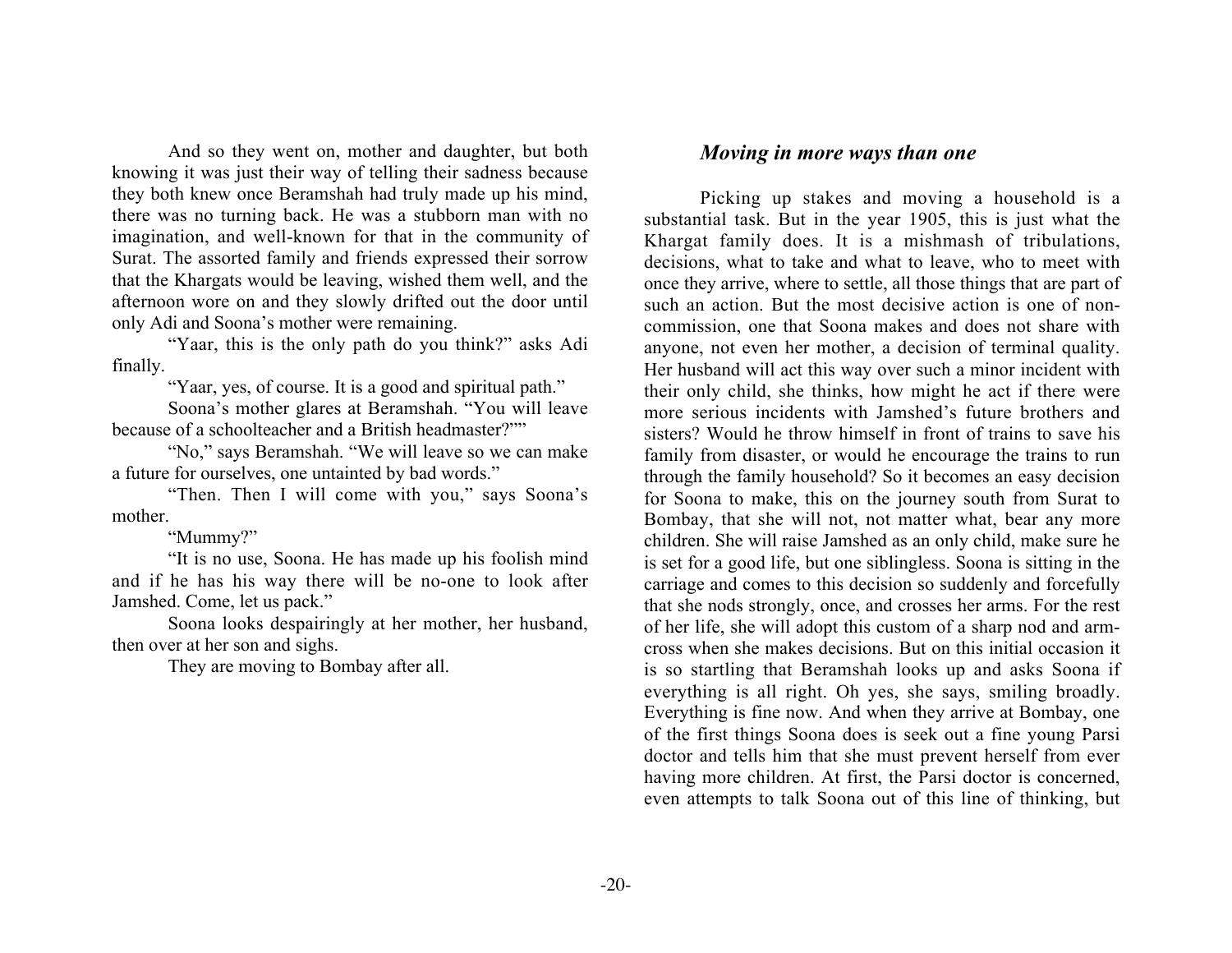then when he sees her nod and arm-cross, he agrees to help her and gives her various concoctions and advices on how to remain without child forever more. As the years pass, Beramshah will sometimes wonder why he was unable to produce more offspring (for Soona will tell him unapologetically early on that his seed has gone weak), but he will not be overly concerned. His duties to the community as a dastur and his obligations to his small family of wife and single child are enough to fulfill him. Indeed, his first task, after they have settled into their temporary accommodation, is to conduct Jamshed's Navjote.

He does not wait until Jamshed turns seven, but insists on this happening just after his son's sixth birthday. His son is a bright one, advanced for his years, Beramshah argues, so he can take the responsibility of sudre and kusti earlier than other boys. This he tells Soona and she agrees wholeheartedly. It is the only Navjote she will know for any child of hers, so it might as well be sooner than later. For fully two weeks, almost- and then-six-year old Jamshed (for the training falls over his birthday) is made to learn his lines: "Praised be the most righteous, the wisest, the most holy and the best Mazdayasnian Law, which is the gift of Mazda. The good, true, and perfect religion, which God has sent to this world, is that which Prophet Zoroaster has brought in here. That religion is the religion of Zoroaster, the religion of Ahura Mazda communicated to holy Zoroaster." And the bright Jamshed learns them quickly even at the age of six. And so when the day comes, Jamshed speaks along with his father as the kusti is placed upon him: "The Omniscient God is the greatest Lord. Ahriman is the evil spirit, that keeps back the advancement of the world. May that Evil Spirit with all his accomplices remain

fallen and dejected. O Omniscient Lord! I repent of all my sins. I repent of all the evil thoughts that I may have entertained in my mind, of all the evil words that I may have spoken, of all the evil actions that I may have performed. May Ahura Mazda be praised. May Ahriman, the evil spirit, be condemned. The will of the righteous is the most praiseworthy." And then, finally, "O Almighty! Come to my help. I am a worshiper of God. I am a Zoroastrian worshiper of God. I agree to praise the Zoroastrian religion, and to believe in that religion. I praise good thoughts, good words, and good actions. I praise the good Mazdayasnian religion which curtails discussions and quarrels, which brings about kinship or brotherhood, which is holy, and which, of all the religions that have yet flourished and are likely to flourish in the future, is the greatest, the best, and the most excellent, and which is the religion given by God to Zoroaster. I believe that all good things proceed from God. May the Mazdayasnian religion be thus praised." And before Jamshed knows it, his father is speaking to him, may his son enjoy long health, may his son make Zoroastrian faith flourish, may his son be virtuous, may his son perform good deeds always, and then Jamshed looks down at himself, his sudre, his kusti, and he knows he is following the ways of his father. But a moment if you will. Because while Jamshed freefalls into his faith, he does not do his without question, no, not even at

the age of six. He knows, for he is told, that a good Parsi does not depend on the words or work of others to grow faith. He knows that he must be self-reliant, must himself practice a good moral life and that there is nothing else upon which to depend. This all seems easy enough, thinks Jamshed. But still. Who is to say, thinks Jamshed, just as the ceremony finishes and all around him beam proudly, who is to say what is good,